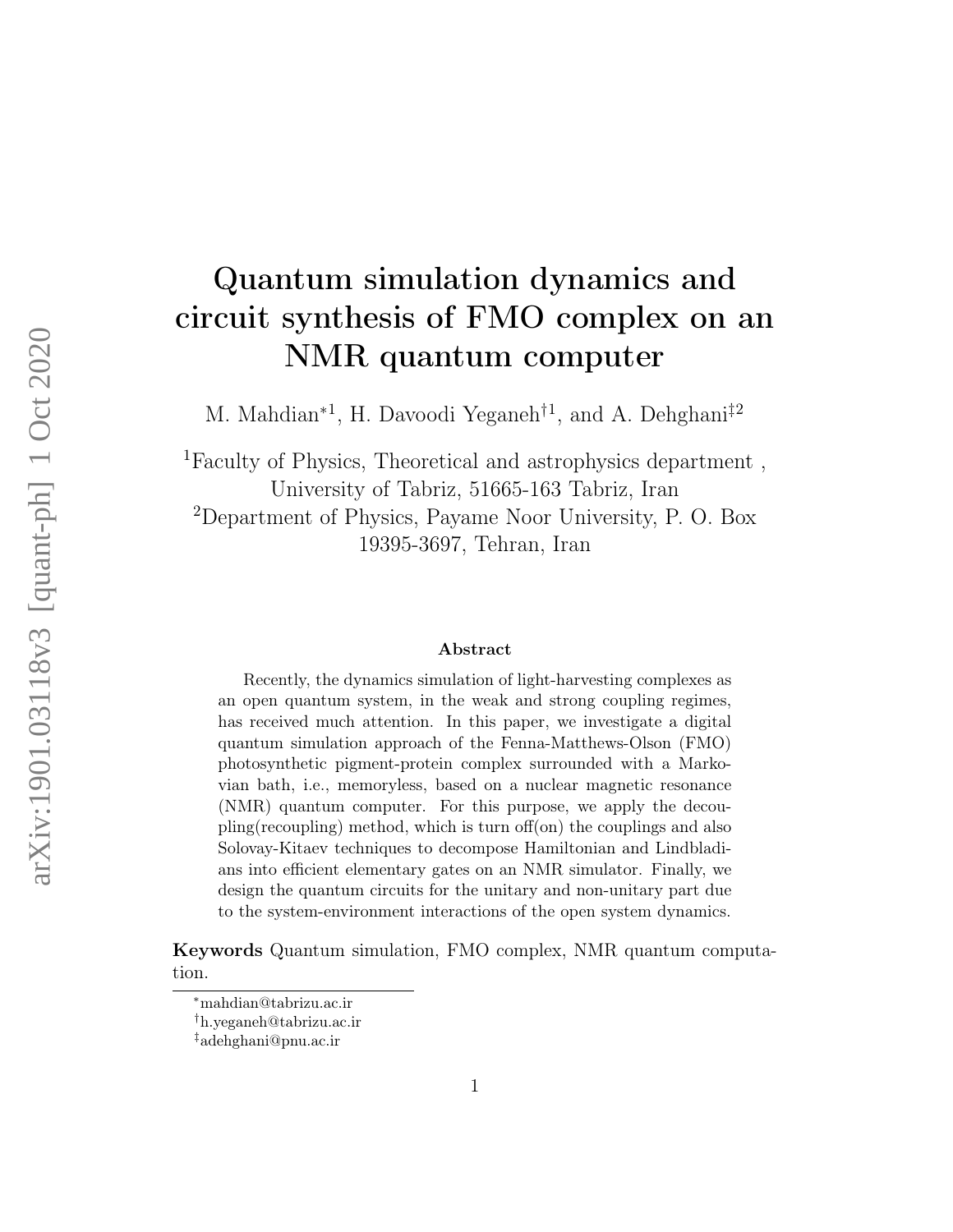## 1 Introduction

Real quantum systems interact as open systems with their surroundings, and understanding the dynamics of the interacting system, including many degrees of freedom in an environment, is one of the significant challenges in physics, chemistry, and biology. Dynamic evolution of open systems treatment due to the decoherence, and dissipation effects isn't unitary and It's very complicated and often used to describe the dynamics of proximity like the Born-Markov approximation [\[1\]](#page-15-0). Due to the exponential growth of variables, efficiently simulating quantum systems with complex many-body interactions are hard for classical computers. For this reason, the idea of modeling a quantum computer to simulate large quantum systems was initially been suggested, by R. Feynman [\[2\]](#page-15-1), where he conjectured that the quantum computers might be able to carry the simulation more efficiently than the classical one. Although, implementation of universal quantum computers for large sizes of open systems are not available yet. According to this, a quantum simulation was proposed to solve such an exponential explosion problem using a controllable quantum system [\[2\]](#page-15-1), and typically classified into two main categories, namely, analogs that are more scalable [\[3\]](#page-15-2) and digital that are more flexible and universal [\[4\]](#page-15-3) . A lot of analytical and numerical methods had been employed to simulate the dynamics of open quantum systems [\[5,](#page-15-4) [6,](#page-15-5) [7,](#page-15-6) [8,](#page-15-7) [9,](#page-16-0) [10\]](#page-16-1). Different platforms have been used for implementing quantum simulators, such as ions trapped in the optical cavity [\[11,](#page-16-2) [12\]](#page-16-3), cold atoms in optical lattices [\[13\]](#page-16-4), super-conducting qubits [\[14,](#page-16-5) [15\]](#page-16-6), photons [\[16\]](#page-16-7), quantum dots [\[17\]](#page-16-8) and the spin qubits based on magnetic resonance process [\[18,](#page-16-9) [19,](#page-16-10) [20,](#page-17-0) [21,](#page-17-1) [22\]](#page-17-2). We will consider quantum simulation dynamics of photosynthetic light-harvesting complexes as an open system in terms of some time sequence quantum gates. In all of the photosynthetic organisms, light is absorbed by pigments such as chlorophyll and carotene in antenna complexes, and then this energy transfers as an electronic excitation to a reaction center where charge separation occurs through the processes. The FMO complex is made of three identical monomers where each monomer involves seven bacteriochlorophyll molecules surrounded by a protein environment. Neill Lambert et al. [\[23\]](#page-17-3) introduced interesting progress in quantum biology, where they performed an experimental and theoretical studies on the photosynthesis such as the quantum coherent energy transport, entanglement, and tests of quantumness. Decoherence in biological systems are being studied in Ref. [\[24\]](#page-17-4) and principles of a noise-assisted transport as well as the origin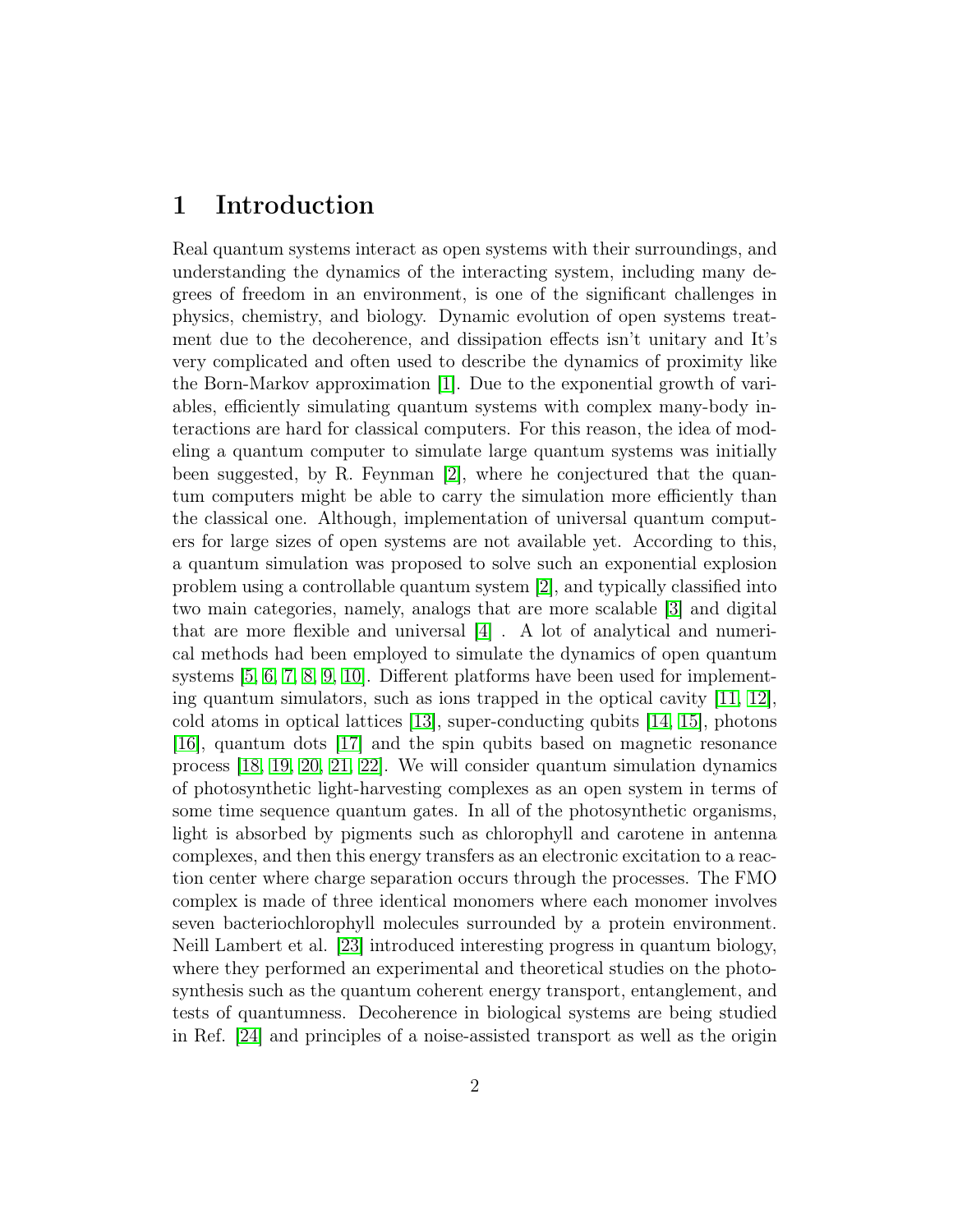of long-lived coherences for the FMO complex in photosynthesis was given. The exciton-energy transfer in light-harvesting complexes has been investigated by various methods such as the Forster theory in a weak molecular interaction limit or by the Redfield master equations derived from Markov approximation in a weak coupling regime between molecules and environment [\[25,](#page-17-5) [26,](#page-17-6) [27,](#page-17-7) [28,](#page-17-8) [29,](#page-17-9) [30\]](#page-17-10). In general, the dynamics of an open quantum system can be divided into two categories. Markovian and non-Markovian dynamics that depend on the strength of the coupling between the system and the environment. In the weak coupling regime between the system and the environment, often proximity like the Born and Markov approximations are used. Non-Markovian effects on energy transfer dynamic are significant [\[31,](#page-18-0) [32\]](#page-18-1). Here, we ignore the non-Markovian effects and the exact dynamics of the FMO complex can be described with the Markovian Lindblad master equation, which we will discuss in this article. It should be noticed that effective dynamics of the FMO complex is modeled by a Hamiltonian which describes the coherent exchange of excitations among different sites, also local Lindblad terms that take into account the dissipation and dephasing processes caused by a surrounding environment[\[33,](#page-18-2) [34\]](#page-18-3). In the one hand, simulations of the light-harvesting complexes have considered, and a large number of various experimental and analytical studies have been done. For instance, numerical analysis of a spectral density based on the molecular dynamics has been studied in Refs. [\[32,](#page-18-1) [35,](#page-18-4) [36\]](#page-18-5), as well as the corresponding dynamics had been investigated based on a two-dimensional electronic spectroscopy [\[37\]](#page-18-6), superconducting qubits [\[38\]](#page-18-7) and numerically and analytically simulations [\[39,](#page-18-8) [40\]](#page-19-0). On the other hand, nuclear spin systems are good candidates for a quantum simulator, because they include long coherence times and may be manipulated by complex sequences of radio frequency (RF) pulses, then they can be carried out easily using modern spectrometers. Because of the importance of the subject, we present an effective nuclear spin system using an NMR-based quantum simulator as a controllable quantum system that can be applied to simulate the Hamiltonian and Lindbladians of the FMO complex. We investigate a scheme based on the recoupling and decoupling methods [\[41\]](#page-19-1) ,which are particularly relevant to the connection of any two nuclear spins using RF pulses in any selected time for simulating the Hamiltonian of FMO complex. Here, we assume the Solovay-Kitaev decomposition strategy for single-qubit channels [\[10\]](#page-16-1) to simulate the non-unitary part of quantum master equation and circuits obtained on the NMR quantum computation.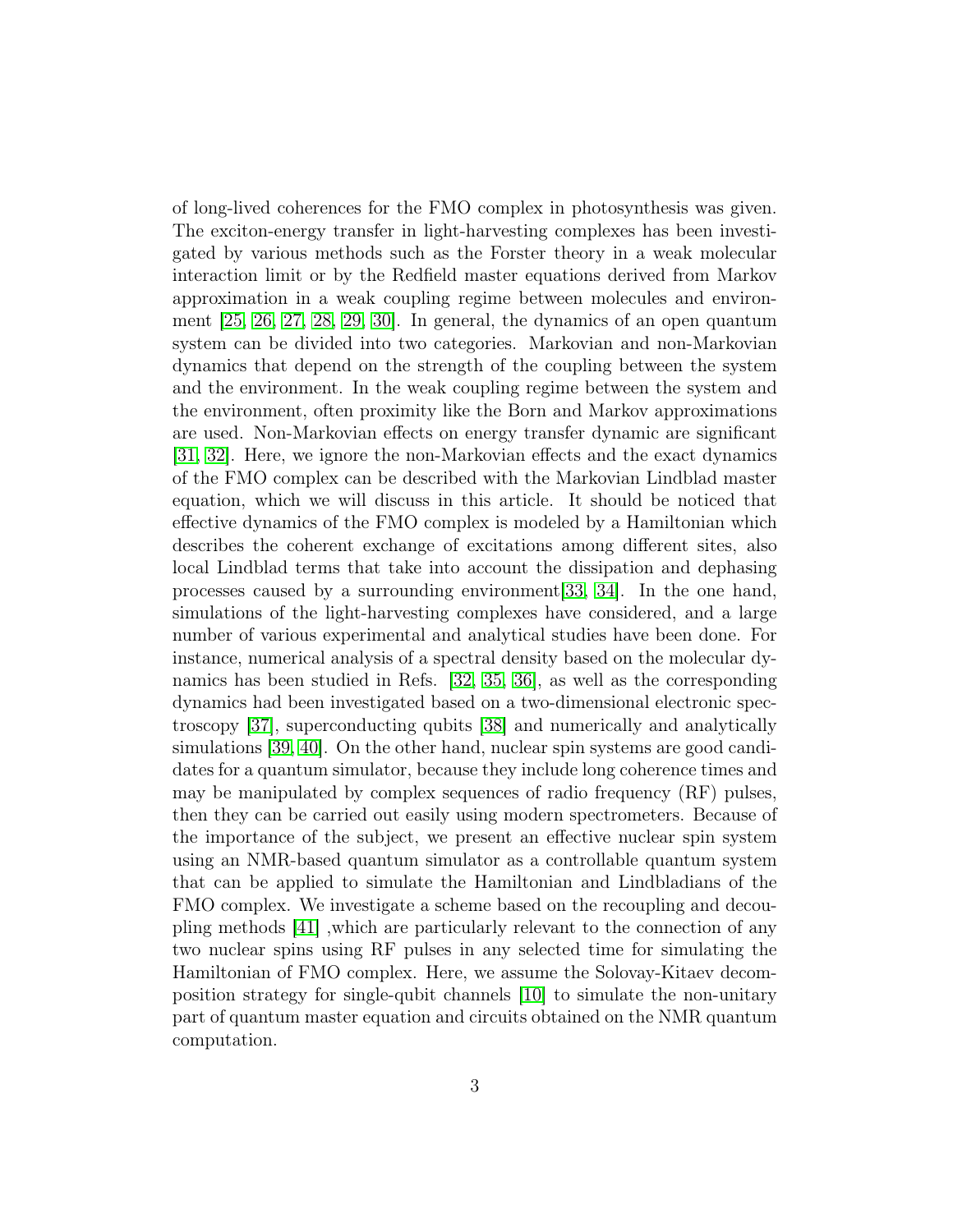The paper is organized as follows. In Sec. 2, the FMO complex will be introduced. In Sec. 3, simulation of Hamiltonian of the FMO complex by an NMR simulator is expressed. In Sec. 4, corresponding calculations to simulate the non-unitary part will be given. Finally, Sec. 5 is devoted to some conclusions.

# 2 FMO complex

The FMO complex is generally constituted of multiple chromophores which transform photons into exactions and transport to a reaction center. The exciton dynamics for the light-harvesting system (e.g., in the FMO complex) is modelled by a Markovian master equation of the form

$$
\dot{\rho}(t) = -i[H_{sys}, \rho(t)] + \mathcal{L}_{deph}(\rho) + \mathcal{L}_{diss}(\rho),\tag{1}
$$

which contains the coherent exchange of excitation and local Lindblad terms [\[33,](#page-18-2) [34\]](#page-18-3). The quantum coherent evolution is governed by a electronic tightbinding Hamiltonian with seven bacteriochlorophyll (BChl) sites in general form:

<span id="page-3-0"></span>
$$
H_{sys} = \sum_{i=1}^{N=7} \varepsilon_i |i\rangle\langle i| + \sum_{i \neq j}^{N=7} \nu_{ij} (|i\rangle\langle j| + |j\rangle\langle i|), \tag{2}
$$

where  $\varepsilon_i$  are the site energies and  $\nu_{ij}$  is the Coulomb couplings of the transition densities of the chromophores, often taken to be of the (Forster) dipole-dipole form. We consider one excited molecule in time and others in ground states in every cycle so it goes as seven bacteriochorophyll sites space that  $|i\rangle = |g_1, ..., g_7\rangle$  are the basis denoting the excitations at site i for  $i = 1, ..., 7$ . To facilitate the comparison with NMR quantum computing, we rewrite the total Hamiltonian Eq[.2](#page-3-0) using Pauli matrices

<span id="page-3-1"></span>
$$
H_{sys} = \underbrace{\sum_{j=1}^{7} \epsilon_j \sigma_j^z}_{H_0} + \underbrace{\sum_{j \neq l}^{7} \nu_{jl} (\sigma_j^x \sigma_l^x + \sigma_j^y \sigma_l^y)}_{H_I},
$$
\n
$$
\tag{3}
$$

where  $H_0$  is single-qubit Hamiltonian and  $H_I$  is long-term interaction. For expressing the dynamics of non-unitary part, we assume that the system affected by two distinct types of noise are called the dissipative and dephasing processes. Dissipative effect passes the excitation energy with rate  $\Gamma_i$  to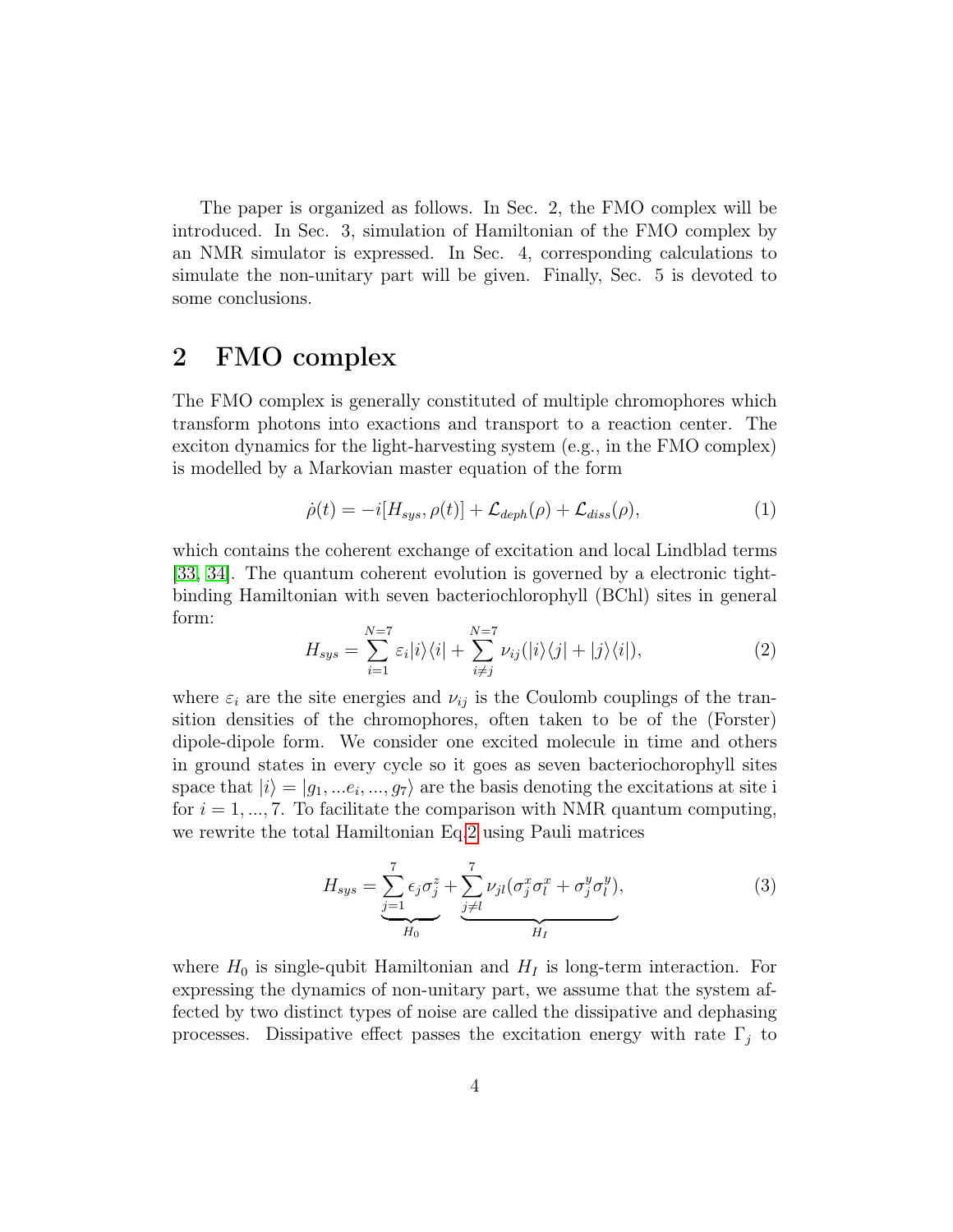the environment and dephasing process destroys the phase coherence with the rate  $\gamma_j$  of the site  $j^{th}$ . Both of these processes can be describe using a Markovian master equation with local dephasing and dissipation terms. For the FMO complex in the Markovian master equation approach, the dissipative and the dephasing processes are captured, respectively, by the Lindblad super-operators as follows

<span id="page-4-0"></span>
$$
\mathcal{L}_{diss}(\rho) = \sum_{j=1}^{7} \Gamma_j(-\sigma_j^+ \sigma_j^- \rho - \rho \sigma_j^+ \sigma_j^- + 2\sigma_j^- \rho \sigma_j^+), \tag{4}
$$

$$
\mathcal{L}_{deph}(\rho) = \sum_{j=1}^{7} \gamma_j \left( -\sigma_j^+ \sigma_j^- \rho - \rho \sigma_j^+ \sigma_j^- + 2\sigma_j^+ \sigma_j^- \rho \sigma_j^+ \sigma_j^- \right). \tag{5}
$$

Finally, the total transfer of excitation is measured by the population in the sink. In the next section, we introduce the recoupling and decoupling method attached to simulate the Hamiltonian of the FMO complex.

# 3 Simulation of Hamiltonian with recoupling and decoupling method

We use, the recoupling, and decoupling method with Hadamard matrix's approach to simulate the Hamiltonian of FMO complex and perform a specific coupling in the NMR quantum computation. The task of turning-off all the couplings is known as decoupling, and also doing this for a selected subset of couplings is known as recoupling. These pulses are single-qubit operations that transfer Hamiltonian in time between two pulses so that unwanted couplings in a consecutive evolution cancel each other. The decoupling part must be chosen as the Hadamard matrices  $H(n)$ , where we have used  $\pm 1$  instead of the positive and negative sign, respectively. We use the  $\sigma_x$  gates to control the signs of  $\sigma_z$  for each spin over an equal interval, and we will achieve sign matrix  $S_n$ , where each column represents a time interval and each row indicates a qubit; for details, see Ref. [\[41\]](#page-19-1). When  $H(n)$  does not necessarily exist, we start with  $H(n)$  and finally take  $S_n$ . Similarly, for the recoupling part, we use a normalized Hadamard matrix  $H(\bar{n})$ , which has only  $+$ 's in the first row and column. Then, to implement selective recoupling between the  $i^{th}$  and  $j^{th}$  qubit, we exclude the first row and taking the second row of  $H(\bar{n})$ to be the  $i^{th}$  and  $j^{th}$  qubit row of  $S_n$ , also the other  $n-2$  rows of  $S_n$  can be chosen from the remaining rows of  $H(\bar{n})$ .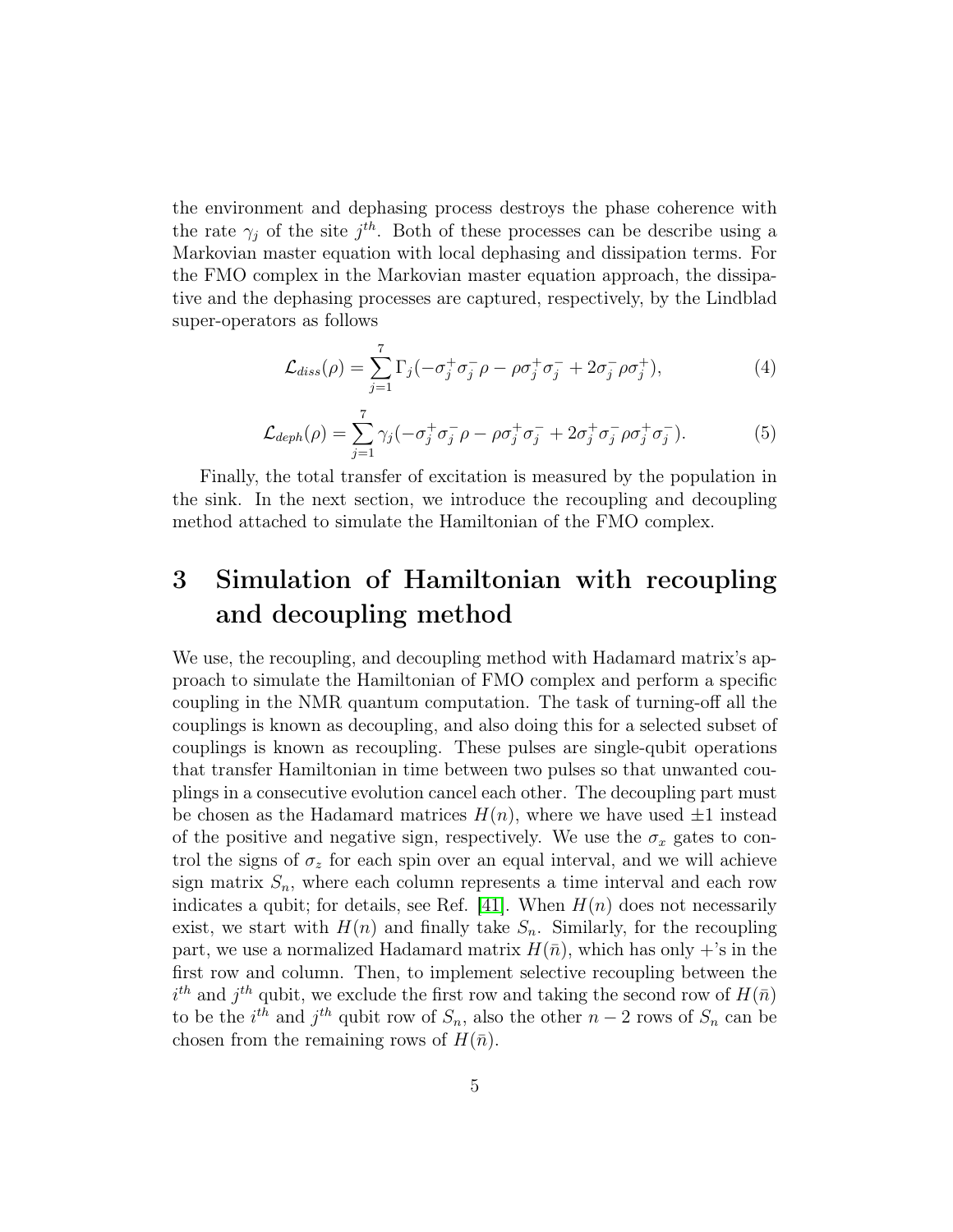When a nuclear spin is placed in a static magnetic field  $B_0$  along the zdirection, the dynamical evolution will be dominated by the internal Hamiltonian  $H = (1 - \eta)\gamma B_0 I_z = \frac{1}{2}$  $\frac{1}{2}\omega_0\sigma_z$ , where  $\gamma$  is the nuclear gyromagnetic ratio,  $\eta$  is the chemical shift arising from the partial shielding of  $B_0$  by the electron cloud surrounding the nuclear spin, and  $\omega_0 = (1 - \eta)\gamma B_0$  is the Larmor frequency. Note,  $I_z$  is the angular momentum operator related to Pauli matrix  $\sigma_z$ . For multiple-spin systems, heteronuclear spins are easily distinguished due to the distinct  $\gamma$  and thus very different  $\omega_0$  in the magnitude of hundreds of MHz, while homonuclear spins are often individually addressed by the distinct  $\eta$  due to different local environments. Furthermore, the qubit-qubit interactions are the natural mediated spin-spin interactions called Hamiltonian J-coupling terms. The Hamiltonian for nearest-neighbor interaction is  $H = \sum_l J_l \sigma_l^z \sigma_{l+1}^z$ . Therefore, the total Hamiltonian for a N-spin system is

$$
H_{NMR} = \sum_{l=1}^{N} \frac{1}{2} \omega_l \sigma_l^z + \sum_{l=1}^{N-1} J_l \sigma_l^z \sigma_{l+1}^z,
$$
\n(6)

which forms a well-defined multi-qubit system used in most NMR quantum computing [\[42\]](#page-19-2).

The Hamiltonian  $H_{NMR}$  called Longitudinal Ising model in solid-state systems and  $J_l$  denotes a coupling strength between the  $l^{th}$  and  $(l + 1)^{th}$ qubits. This Hamiltonian evolved in time by the following unitary operator

<span id="page-5-0"></span>
$$
U_{NMR} \equiv U(\tau) = e^{-i\frac{\tau}{4}H_{NMR}}.\tag{7}
$$

The key insight of this paper is that to use the NMR quantum simulator with  $H_{NMR}$  to simulate the Hamiltonian of Eq[.3](#page-3-1) in two steps: the first step is to simulate single-qubit Hamiltonian  $H_0$  and the second one is to simulate interaction part  $H_I$ . We then combine  $H_0$  and  $H_I$  to obtain the complete Hamiltonian of Eq[.3.](#page-3-1) The detailed description of these steps is as given below.

## 3.1 Simulation of  $H_0$

It is clear that the Hamiltonian of the FMO complex includes seven-qubits, then the sign matrix should have seven rows. On the other hand, the Hadamard matrix of order-7 does not exist; then we consider a Hadamard matrix of order-8 to obtain a sign matrix  $S_7$ . We obtain the time evolution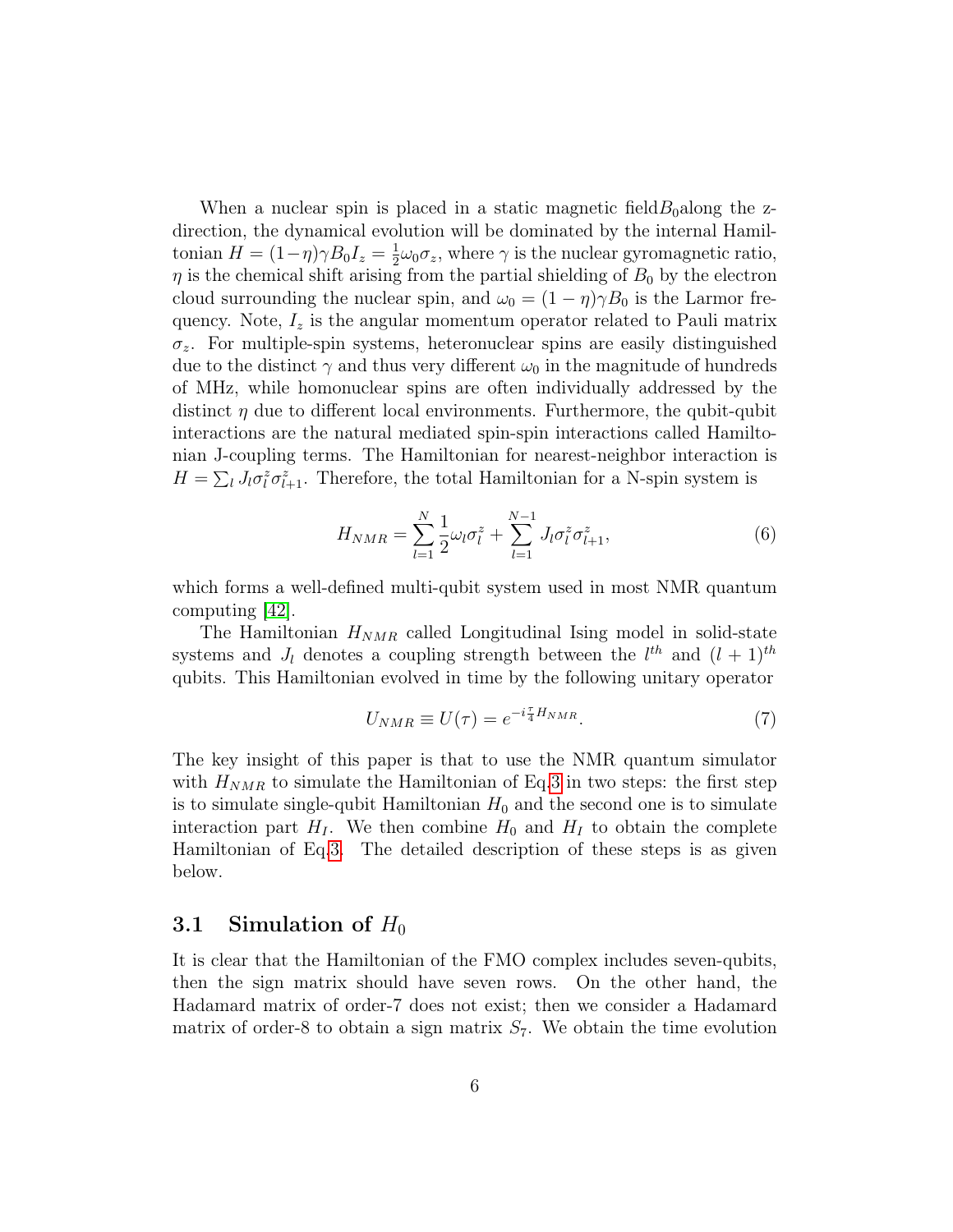for the first qubit and generalize it to seven qubits, for this purpose by using the Eq.[\(7\)](#page-5-0), and removing the last row of  $H(8)$ :

$$
H(8) = \begin{pmatrix} +1 & +1 & +1 & +1 & +1 & +1 & +1 & +1 \\ +1 & -1 & +1 & -1 & +1 & -1 & +1 & -1 \\ +1 & +1 & -1 & -1 & +1 & +1 & -1 & -1 \\ +1 & -1 & -1 & +1 & +1 & -1 & -1 & +1 \\ +1 & +1 & +1 & +1 & -1 & -1 & -1 & -1 \\ +1 & +1 & -1 & -1 & -1 & +1 & -1 & +1 \\ +1 & -1 & -1 & -1 & +1 & -1 & +1 & +1 \end{pmatrix}, \tag{8}
$$

a possible sign matrix  $S_7$  can be obtained as follows

S<sup>7</sup> = + + + + + + + + + − + − + − + − + + − − + + − − + − − + + − − + + + + + − − − − + − + − − + − + + + − − − − + + . (9)

In continuation with the following pulse sequence

$$
U(\sigma_x^2 \sigma_x^4 \sigma_x^6 U \sigma_x^2 \sigma_x^4 \sigma_x^6)(\sigma_x^3 \sigma_x^4 \sigma_x^7 U \sigma_x^3 \sigma_x^4 \sigma_x^7)(\sigma_x^2 \sigma_x^3 \sigma_x^6 \sigma_x^7 U \sigma_x^2 \sigma_x^3 \sigma_x^6 \sigma_x^7)
$$
  
\n
$$
(\sigma_x^5 \sigma_x^6 \sigma_x^7 U \sigma_x^5 \sigma_x^6 \sigma_x^7)(\sigma_x^2 \sigma_x^3 \sigma_x^5 U \sigma_x^2 \sigma_x^3 \sigma_x^5)(\sigma_x^2 \sigma_x^4 \sigma_x^5 \sigma_x^7 U \sigma_x^2 \sigma_x^4 \sigma_x^5 \sigma_x^7)(\sigma_x^3 \sigma_x^4 \sigma_x^5 \sigma_x^6 U \sigma_x^3 \sigma_x^4 \sigma_x^5 \sigma_x^6),
$$
  
\nusing the Eq.(7) and the Paul matrices, we have

<span id="page-6-0"></span>
$$
\left[e^{-i\frac{\tau}{4}H_{NMR}}\sigma_x^2\sigma_x^3\sigma_x^4\sigma_x^5\sigma_x^6\sigma_x^7e^{-i\frac{\tau}{4}H_{NMR}}\sigma_x^3\sigma_x^5\sigma_x^7\right]^2,\tag{10}
$$

which provides a time evolution of the first qubit, i.e.

$$
u_1^z(\tau) = e^{-i\frac{\tau}{2}\omega_1\sigma_1^z}.
$$
\n(11)

Quantum circuits to simulate  $u_1^z(\tau)$  is shown in Figure 1. Similarly, for seven qubits it can be written as

$$
e^{-iH_0t} = \otimes_{l=1}^7 u_l^z(\tau). \tag{12}
$$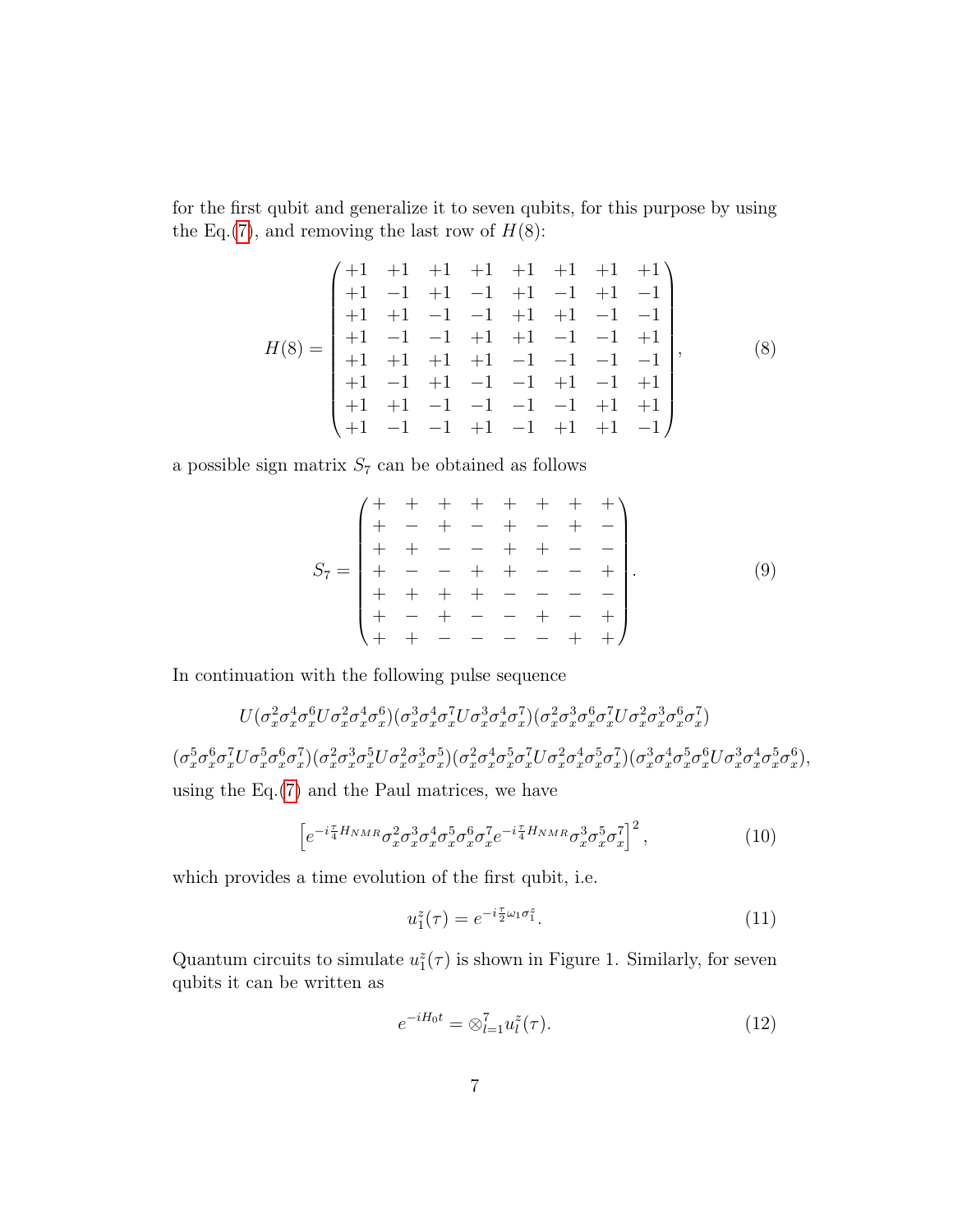with

$$
u_l^z(\tau) = [e^{-i\frac{\tau}{4}H_{NMR}}T_l e^{-i\frac{\tau}{4}H_{NMR}} T'_l]^2, \qquad (13)
$$

where  $T'_l = \otimes_{j \neq l}^{\prime} \sigma_j^x$ ,  $T_l = \otimes_{j \neq l}^{\prime} \sigma_j^x$  with  $l = 1, 2, \ldots, 6$ , and prime denotes that if j is odd (even) number,  $l$  is considered as a even (odd) number. Then, the time evolution of  $H_0$  obtain at  $\tau = 4t$ . To test our quantum circuit, we use the Forest (pyQuil) software platform. It is an open-source Python library developed by Rigetti for constructing, analyzing, and running quantum programs [\[43\]](#page-19-3). We consider the initial state as  $|0000000\rangle$ , and then putting  $\tau = 1$ , implement our circuit. The output of circuit on Forest is

 $(0.8775825619 - 0.4794255386j)|00000000\rangle,$ 

which matches the theory, i.e. is equivalent to  $U_1^z(\tau)|0000000\rangle$ . Since the time evolution occurred only on the first qubit, it means that the recoupling has done( See Appendix I for details and code).



Figure 1: The quantum circuit to realize  $U_1^z(\tau)$  from  $U_{NMR} \equiv U(\tau)$ . Red line shows the first qubit in the system and  $X^i$  stand for gate  $\sigma_x^i$ 

## 3.2 Simulation of  $H_I$

In this subsection, we simulate a time evolution of the Hamiltonian  $H_I$ , by using a decoupling method. Similar to the case already discussed in the previous section, the sign matrix  $S_7$  is obtained by a Hadamard matrix  $H(8)$ . We implement recoupling between the 3<sup>rd</sup> and 4<sup>th</sup> qubits and finally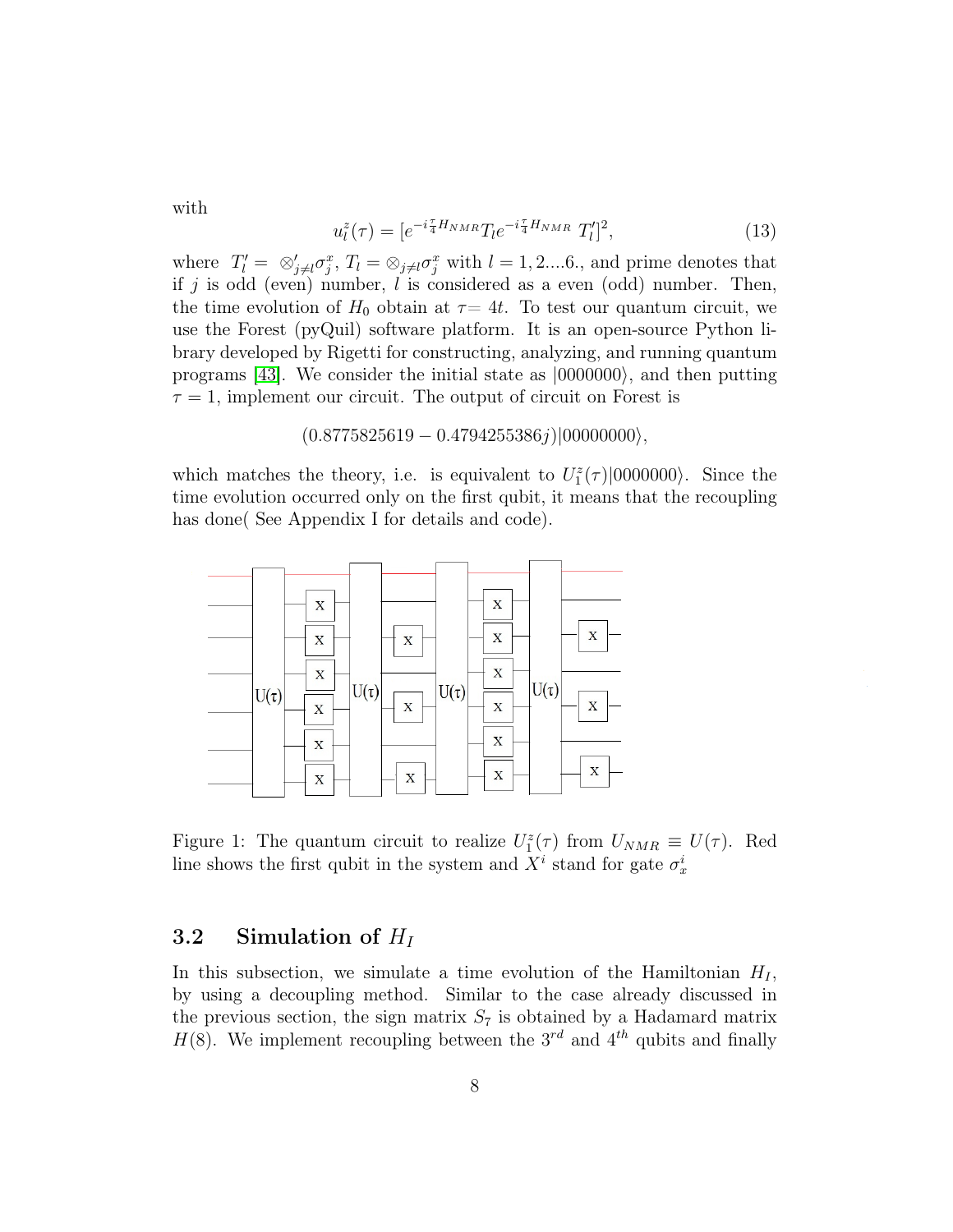expressed in the general case for seven qubits. Firstly, we exclude the first row of  $H(8)$  and take the second row of  $H(8)$  to be the  $3^{rd}$  and  $4^{th}$  qubit row of  $S_7$ , Finally, five other rows of  $S_7$  can be chosen from the remaining rows of  $H(8)$ . A possible structure is

S<sup>7</sup> = + + − − + + − − + − − + + − − + + − + − + − + − + − + − + − + − + + + + − − − − + − + − − + − − + + − − − − + + , (14)

in this case, the pulse sequence can be written as

$$
U(\sigma_x^2 \sigma_x^3 \sigma_x^4 \sigma_x^6 U \sigma_x^2 \sigma_x^3 \sigma_x^4 \sigma_x^6)(\sigma_x^1 \sigma_x^2 \sigma_x^7 U \sigma_x^1 \sigma_x^2 \sigma_x^7)(\sigma_x^1 \sigma_x^3 \sigma_x^4 \sigma_x^7 U \sigma_x^1 \sigma_x^3 \sigma_x^4 \sigma_x^7)
$$
  
\n
$$
(\sigma_x^5 \sigma_x^6 \sigma_x^7 U \sigma_x^5 \sigma_x^6 \sigma_x^7)(\sigma_x^2 \sigma_x^3 \sigma_x^4 \sigma_x^5 \sigma_x^7 U \sigma_x^2 \sigma_x^3 \sigma_x^4 \sigma_x^5 \sigma_x^7)(\sigma_x^1 \sigma_x^2 \sigma_x^5 \sigma_x^6 U \sigma_x^1 \sigma_x^2 \sigma_x^5 \sigma_x^6)
$$
  
\n
$$
(\sigma_x^1 \sigma_x^3 \sigma_x^4 \sigma_x^5 \sigma_x^6 U \sigma_x^1 \sigma_x^3 \sigma_x^4 \sigma_x^5 \sigma_x^6).
$$

Along with the identity  $\sigma_x^2 = I$ , it can be recast into:

$$
e^{-i\tau j_3\sigma_3^z\sigma_4^z} = U_{3\,4}^{zz}(\tau) = U(\sigma_x^1 \sigma_x^2 \sigma_x^4 \sigma_x^5 \sigma_x^6 \sigma_x^7 U \sigma_x^1 \sigma_x^5 \sigma_x^7) U(\sigma_x^1 \sigma_x^2 \sigma_x^4 \sigma_x^5 \sigma_x^6 \sigma_x^7 U \sigma_x^1 \sigma_x^5 \sigma_x^7). \tag{15}
$$

Note we consider  $x - x$  and  $y - y$  interaction for two nearest-neighborinteracting qubits, and then by using the single-qubit operations, we obtain:

<span id="page-8-0"></span>
$$
U_{34}^{xx+yy}(\tau) = e^{-i\tau H_{34}^{xy}} = e^{i\frac{\pi}{4}\sigma_3^y \sigma_4^y} U_{34}^{zz} e^{-i\frac{\pi}{4}\sigma_3^y \sigma_4^y} e^{i\frac{\pi}{4}\sigma_3^x \sigma_4^x} U_{34}^{zz} e^{-i\frac{\pi}{4}\sigma_3^x \sigma_4^x}, \tag{16}
$$

where we have used the notation  $H_{34}^{xy} = J_3(\sigma_3^x \sigma_4^x + \sigma_3^y \sigma_4^y)$  $_{4}^{y}$ ). Also, for seven qubits it can be written, generally, as follows

$$
U_{l\,l+1}^{xx+yy}(\tau) = e^{-i\tau H_{l\,l+1}^{xy}} = e^{i\frac{\pi}{4}\sigma_l^y \sigma_{l+1}^y} U_{l\,l+1}^{zz} e^{-i\frac{\pi}{4}\sigma_l^y \sigma_{l+1}^y} e^{i\frac{\pi}{4}\sigma_l^x \sigma_{l+1}^x} U_{l\,l+1}^{zz} e^{-i\frac{\pi}{4}\sigma_l^x \sigma_{l+1}^x},
$$

where  $\tau = t$ ,  $J_l = 2\nu_{jl}$  with  $l = 1, 2...6$  and considering  $H_l^{xy} = J_l(\sigma_l^x \sigma_{l+1}^x +$  $\sigma_l^y \sigma_{l+1}^y$ ). Quantum circuits to simulate  $U_{34}^{xx+yy}(\tau)$  is shown in figure 2. Similar to the previous one, by implementing circuit on the Forest's software platform by:

$$
(0.0690086667 - 0.9957193521j)|00000000\rangle
$$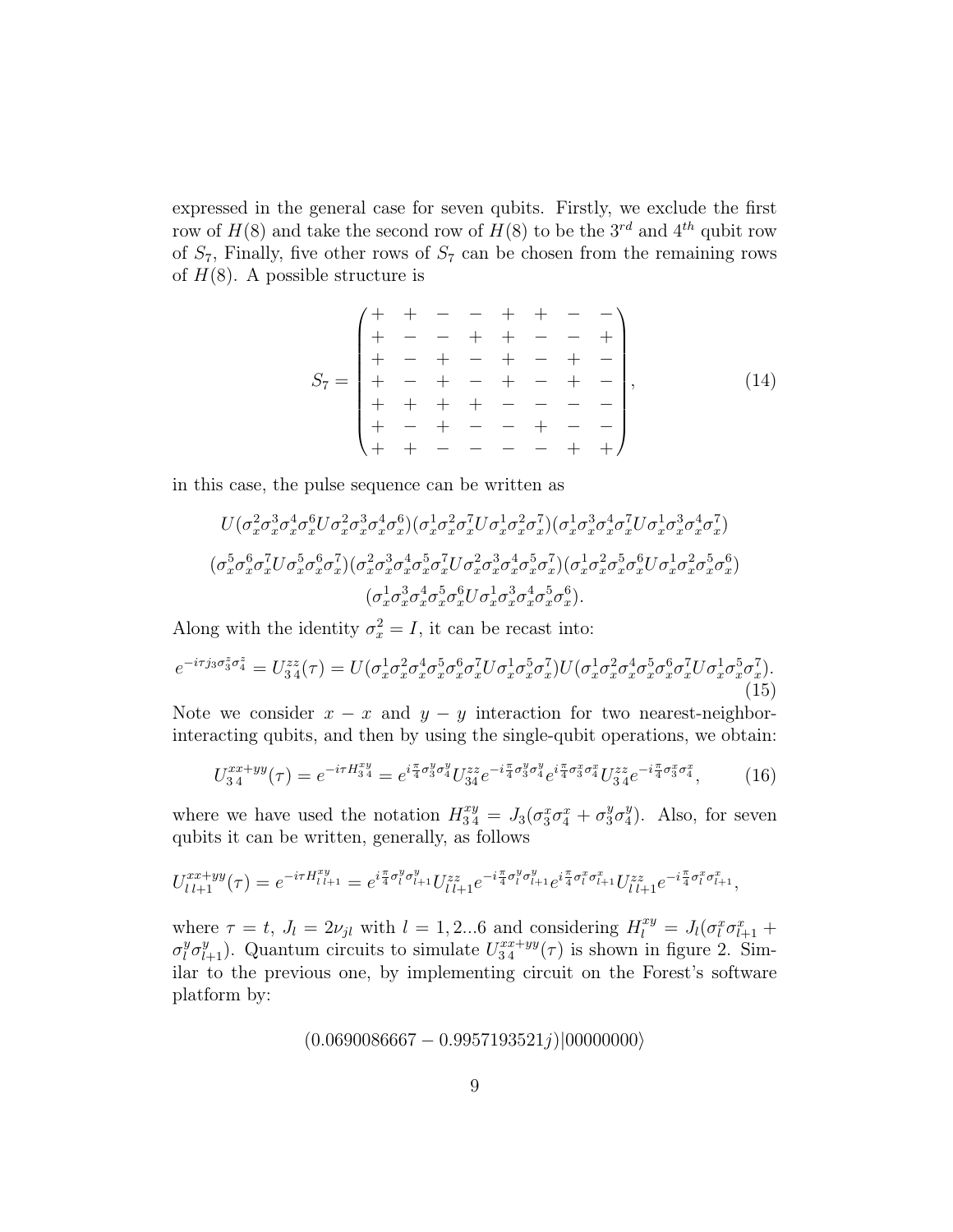$+(-0.0346499137 + 0.0177942584j)|00000100\rangle$  $+(0.0273581824 - 0.0386110549j)|00001000\rangle$  $+(-0.0034121934 + 0.0035492127j)|00001100\rangle,$ 

it is approximately equal with direct calculation of  $U_{34}^{xx+yy}(\tau)|0000000\rangle$ . It is easily seen that coupling between the  $3<sup>th</sup>$  and  $4<sup>th</sup>$  site is conserved, i.e. the decoupling yield with high efficiency. With all nearest-neighbor coupling operators  $U_{l\,l+1}^{zz}$  and  $U_{l\,l+1}^{xx+yy}$  being simulated, one can extend them to the longrange interactions in a straightforward manner. Since, both the Hamiltonian  $H_0$  and  $H_1$  are available, then the total Hamiltonian H can be obtained by the Trotters formula [\[44\]](#page-19-4):

$$
e^{-iHt} = e^{-iH_0t}e^{-iH_1t} + o(t^2).
$$
 (17)

Here we have used  $(H_{NMR})$  as a Hamiltonian simulator, which can be used instead of other Hamiltonian such as the transverse Ising model, the XY and Heisenberg model.



Figure 2: The quantum circuit is characterized the XY exchange interaction on the qubits third and fourth,  $U_{34}^{xx+yy}(\tau)$ . Rectangular boxes connecting to simulating  $U_{34}^{zz}(\tau)$  directly from  $U_{NMR} \equiv U(\tau)$ 

# 4 Quantum simulation of the non-unitary part

It can be deduced from the non-unitary part of the FMO complex that each monomer has seven bacteria and considered as a system of seven qubits. We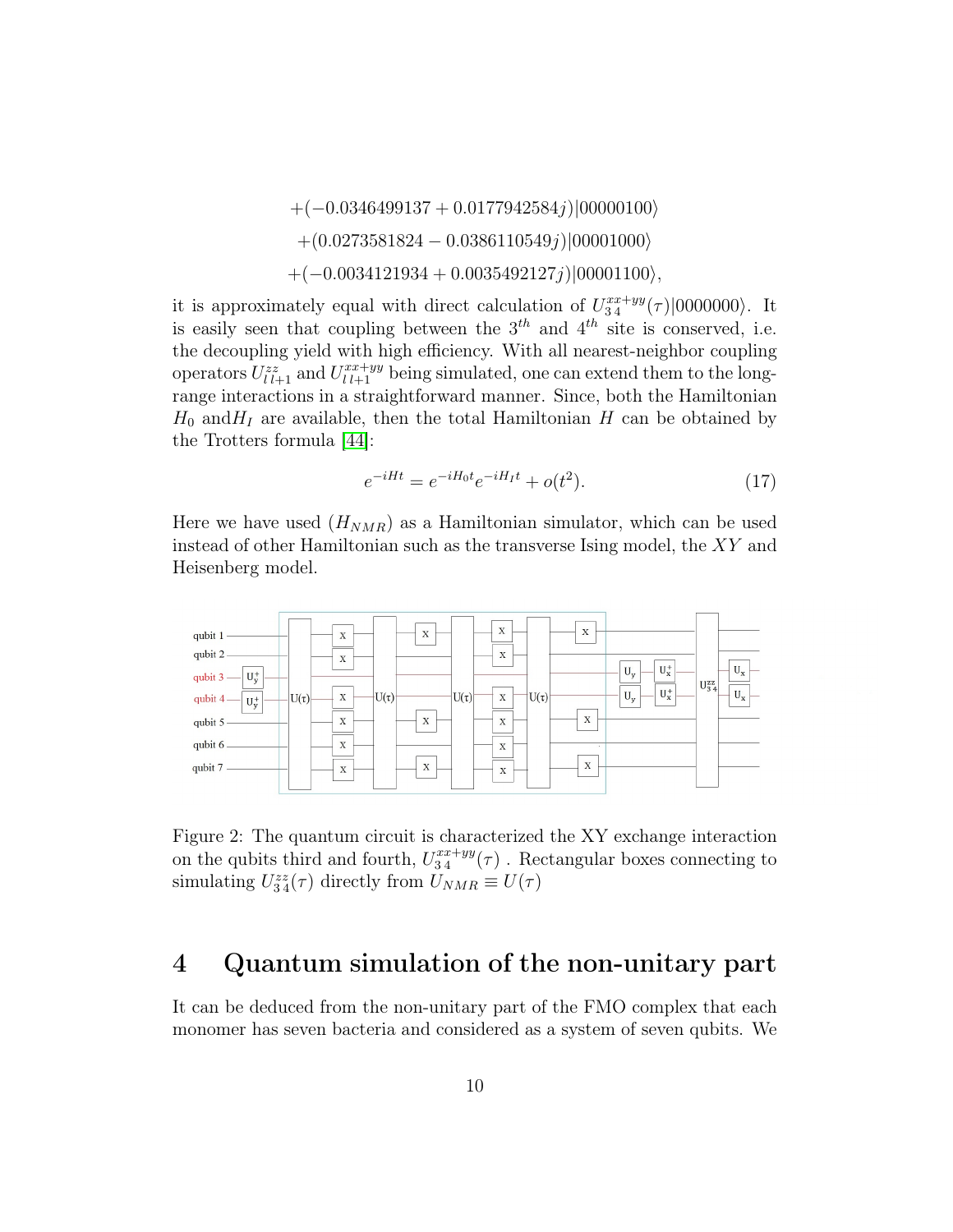consider one of them which interacts with their surroundings and study its dynamics with the single-qubit channels approach. So we restrict ourselves to single-qubit states and begin by recalling some geometric properties of them [\[45\]](#page-19-5). In general, every density matrix  $\rho$  can be written in terms of the standard bases,  $\{I, \sigma^x, \sigma^y, \sigma^z\}$ , as  $\rho = \frac{1}{2}$  $\frac{1}{2}(I + \mathbf{r}.\sigma)$  with  $\mathbf{r} \in \mathbb{R}^3$  and  $|\mathbf{r}| = 1$ . Each single qubit quantum channel can then be represented in this basis by a unique  $4 \times 4$  matrix  $T = \begin{pmatrix} 1 & 0 \\ 0 & 1 \end{pmatrix}$  $\mathbf{m}$  M ), where M is a  $3 \times 3$  matrix and 0, m denote row and column vectors respectively. The density matrix through the action of a channel will change as follows.

$$
T(\rho) = \rho' = \frac{1}{2}(I + r'.\sigma),
$$
\n(18)

with  $r' = M.r + \mathbf{m}$  and the channel, T, is considered as an affine map, i.e.

$$
T = \begin{pmatrix} 1 & 0 & 0 & 0 \\ 0 & \Lambda_1 & 0 & 0 \\ 0 & 0 & \Lambda_2 & 0 \\ m_3 & 0 & 0 & \Lambda_3 \end{pmatrix},
$$
(19)

by

$$
M = \begin{pmatrix} \Lambda_1 & 0 & 0 \\ 0 & \Lambda_2 & 0 \\ 0 & 0 & \Lambda_3 \end{pmatrix} .
$$
 (20)

Also, the matrix  $T$  can be rewritten in the following form

$$
T = \begin{pmatrix} 1 & 0 & 0 & 0 \\ 0 & \cos \nu & 0 & 0 \\ 0 & 0 & \cos \mu & 0 \\ \sin \nu \sin \mu & 0 & 0 & \cos \nu \cos \mu \end{pmatrix},
$$
(21)

in this case, the Kraus operators will be given by

$$
K_1 = \begin{pmatrix} \cos \beta & 0\\ 0 & \cos \alpha \end{pmatrix},\tag{22}
$$

$$
K_2 = \begin{pmatrix} 0 & \sin \alpha \\ \sin \beta & 0 \end{pmatrix},\tag{23}
$$

where  $\alpha = \frac{1}{2}$  $\frac{1}{2}(\mu + v)$  and  $\beta = \frac{1}{2}$  $\frac{1}{2}(\mu - \nu)$ . For one qubit state the Eq. [\(4\)](#page-4-0) becomes

$$
\mathcal{L}_{diss}(\rho) = \Gamma(-\sigma^+\sigma^-\rho - \rho\sigma^+\sigma^- + 2\sigma^-\rho\sigma^+),\tag{24}
$$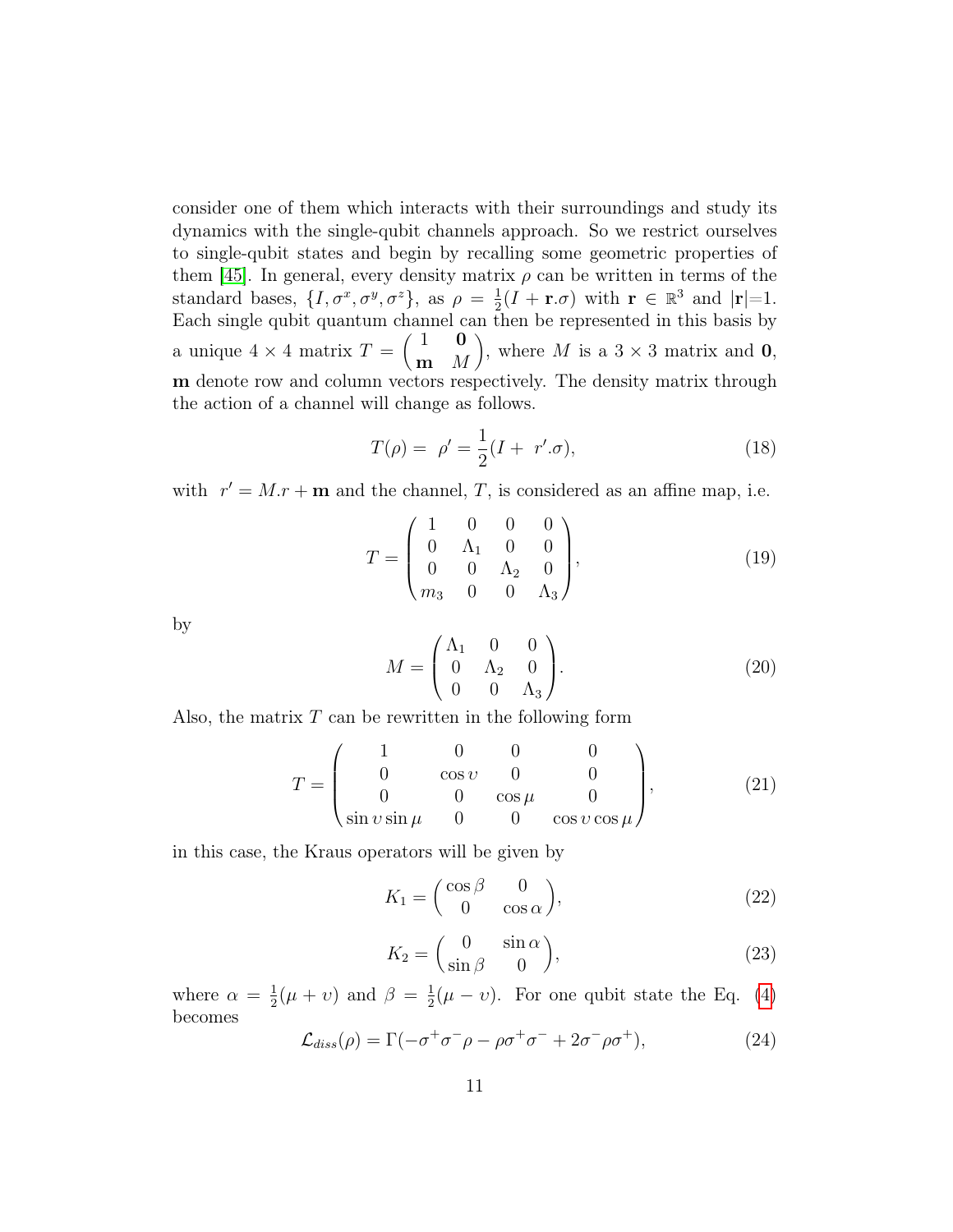by using the damping basis methods [\[46,](#page-19-6) [47\]](#page-19-7) (details are given in the Appendix) and considering

$$
\Lambda_{1,2} = e^{-4\Gamma t}, \Lambda_3 = e^{-8\Gamma t}, m_3 = e^{-8\Gamma t} - 1,
$$

one can find  $\rho'$  as the following equation

<span id="page-11-0"></span>
$$
\rho' = \frac{I + (-1 + e^{-8\Gamma t}(1 + r_z))\sigma_z + r_x \sigma_x e^{-4\Gamma t} + r_y \sigma_y e^{-4\Gamma t}}{2}.
$$
 (25)

Any single-qubit channel  $T$  (CPTP map) can be simulated with one ancillary qubit, one CNOT, and four single-qubit operations[\[10\]](#page-16-1). The two rotation operations are applied to cover the Kraus operator's action, and another singlequbit operation is used only to diagonalize the matrix  $M$ . We want to design a circuit to simulate the non-unitary part dynamics of the FMO complex on the NMR computer. So recalling some properties of the NMR quantum computation [\[48\]](#page-19-8), we shall consider a physical system which consists of a solution of identical molecules. Each molecule has N magnetically inequivalent nuclear spins, which serve as qubits. Nuclear spins interact via a dipoledipole coupling or indirect coupling mediated by electrons. In any case, in the presence of a strong external magnetic field, only the secular parts are important [\[41\]](#page-19-1). Single qubit operations can be induced by the RF magnetic fields, oriented in the  $x - y$  plane perpendicular to the static field. The RF pulse can be selectively addressed spin i by an oscillator at angular frequency  $\omega_i$ . The general form of single-qubit gates in quantum information processing may become as the RF pulse along the  $\hat{n}$ -axis induces the rotation operator  $e^{-i\frac{tpw}{2}\sigma.\hat{n}}$  where  $t_{pw}$  is proportional to the pulse duration (pulse width) and amplitude. For example  $X = ie^{-i\frac{\pi}{2}\sigma_x}$  can be considered as a single  $\pi$ pulse around  $\hat{x}$ -axes, then the Hadamard gate  $H = ie^{-i\frac{\pi}{2}\sigma_x}e^{-i\frac{\pi}{2}\sigma_y}$  can create  $a \frac{\pi}{2}$  $\frac{\pi}{2}$ -pulse around  $\hat{y}$ -axes followed by a π-pulse around  $\hat{x}$ -axes, too. Coupled logic gates can be naturally performed by a time evolution of the system. It can be assumed that the individual coupling term can be selectively turned on to perform a coupled operation between  $i^{th}$  and  $j^{th}$  qubits, next turning on the coupling term  $g_{ij}\sigma_z^i \otimes \sigma_z^j$  for time t, leads to the evolution of logic gate  $e^{-itg_{ij}\sigma_z^i\otimes\sigma_z^j}$ . Together with setting all of single-qubit transformations, the  $CNOT_{ij} = (I_i \otimes H_j)Cz(I_i \otimes H_j)$  fulfills a requirement for universality. Returning to the original problem and starting by the following assumptions:

$$
\cos \alpha = e^{-4\Gamma t}
$$
,  $\cos \beta = 1$ ,  $\sin \alpha = \sqrt{1 - e^{-8\Gamma t}}$ ,  $\sin \beta = 0$ ,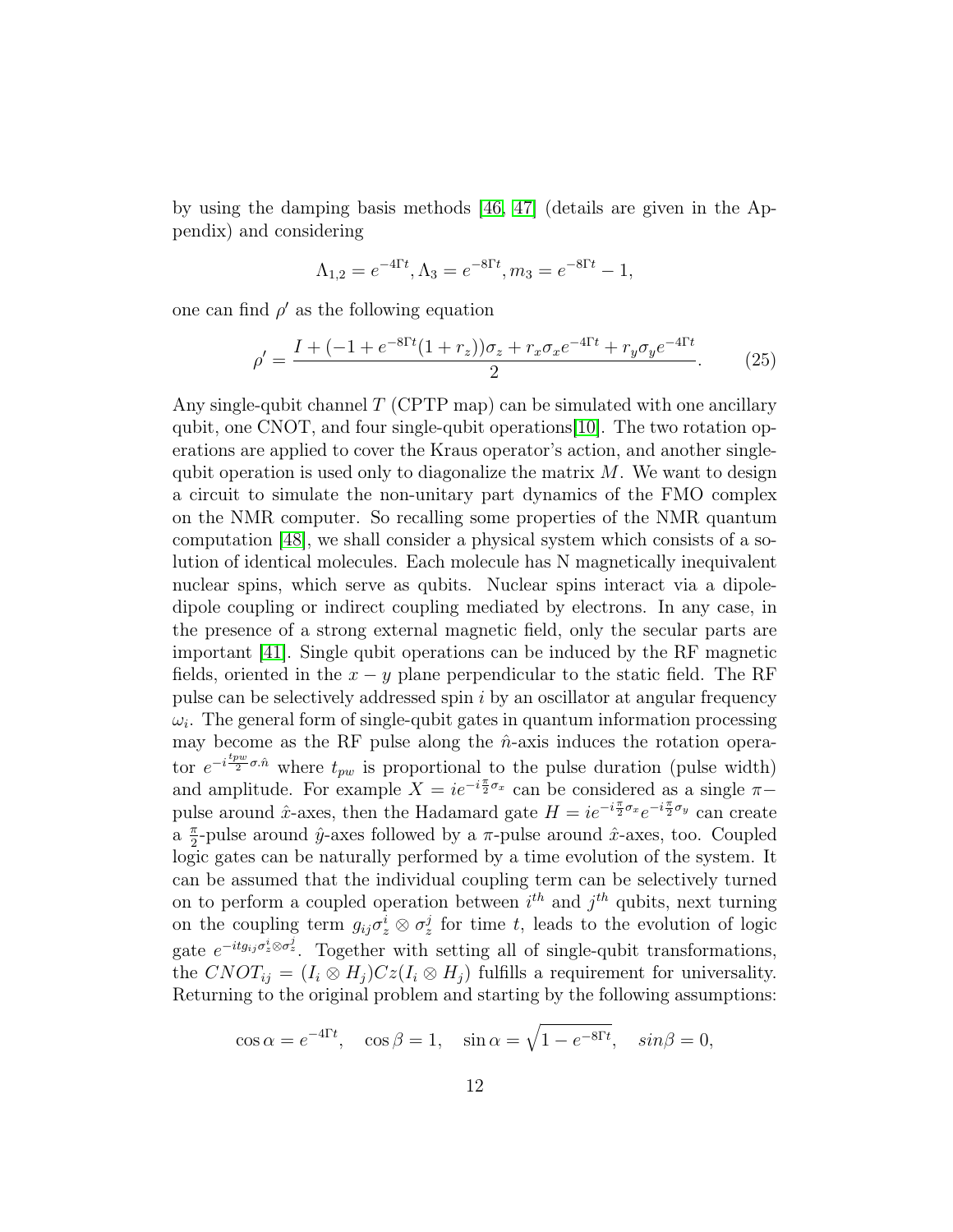the kraus operators are obtained as follows

$$
K_1^{diss} = \begin{pmatrix} 1 & 0 \\ 0 & e^{-4\Gamma t} \end{pmatrix},\tag{26}
$$

$$
K_2^{diss} = \begin{pmatrix} 0 & \sqrt{1 - e^{-8\Gamma t}} \\ 0 & 0 \end{pmatrix}.
$$
 (27)

As mentioned above an action of the Kraus operators can be represented through the rotations  $R_y(2\delta_1(2)) = e^{-i\sigma_y\gamma_1(2)}$  with  $2\delta_1 = \beta - \alpha + \frac{\pi}{2}$  $rac{\pi}{2}$  and  $2\delta_2 = \beta + \alpha - \frac{\pi}{2}$  $\frac{\pi}{2}$  in a quantum circuit. For implementing the rotations  $R_y(2\delta_1)$  and  $R_y(2\delta_2)$ , respectively, we set

$$
t_{pw} = 2\delta_1 = -Arc\cos(-4\Gamma t) + \frac{\pi}{2} \qquad and \qquad \hat{n} = \hat{y},\tag{28}
$$

and

$$
t_{pw} = 2\delta_2 = Arc\cos(-4\Gamma t) - \frac{\pi}{2} \qquad and \qquad \hat{n} = \hat{y}.
$$
 (29)

Along with the CNOT gate and above mentioned preliminaries, we can obtain a quantum circuit for implementation of the quantum channel of T for dissipation process that shown in Figure. 3. For the dephasing process, a straightforward calculations of the Kraus operators leads to

$$
K_1^{deph} = \begin{pmatrix} \frac{-1}{2}e^{-2\gamma t} & 0\\ 0 & \frac{1}{2}e^{-2\gamma t} \end{pmatrix},\tag{30}
$$

$$
K_2^{deph} = \begin{pmatrix} 0 & \sqrt{1 - \frac{1}{2}e^{-2\gamma t}} \\ \sqrt{1 - \frac{-1}{2}e^{-2\gamma t}} & 0 \end{pmatrix},
$$
(31)

similarly, this process is also implemented based on the NMR simulator. In comparing with the implementation process of the  $R_y(2\gamma_1)$  and  $R_y(2\gamma)$  we choose here  $t_{pw} = 2\gamma_1 = [Arc\cos\left(-\frac{e^{-2\gamma t}}{2}\right)]$ 2  $\int$ ]/2 and  $\hat{n} = \hat{y}$  and  $t_{pw} = 2\gamma_2 = -\frac{\pi}{2}$ 2 and  $\hat{n} = \hat{y}$  respectively.

# 5 Conclusion

In this paper, we investigated a quantum simulation of the FMO complex dynamics by nuclear spin systems. We employed recoupling and decoupling methods to simulate the Hamiltonian of FMO complex, then for quantum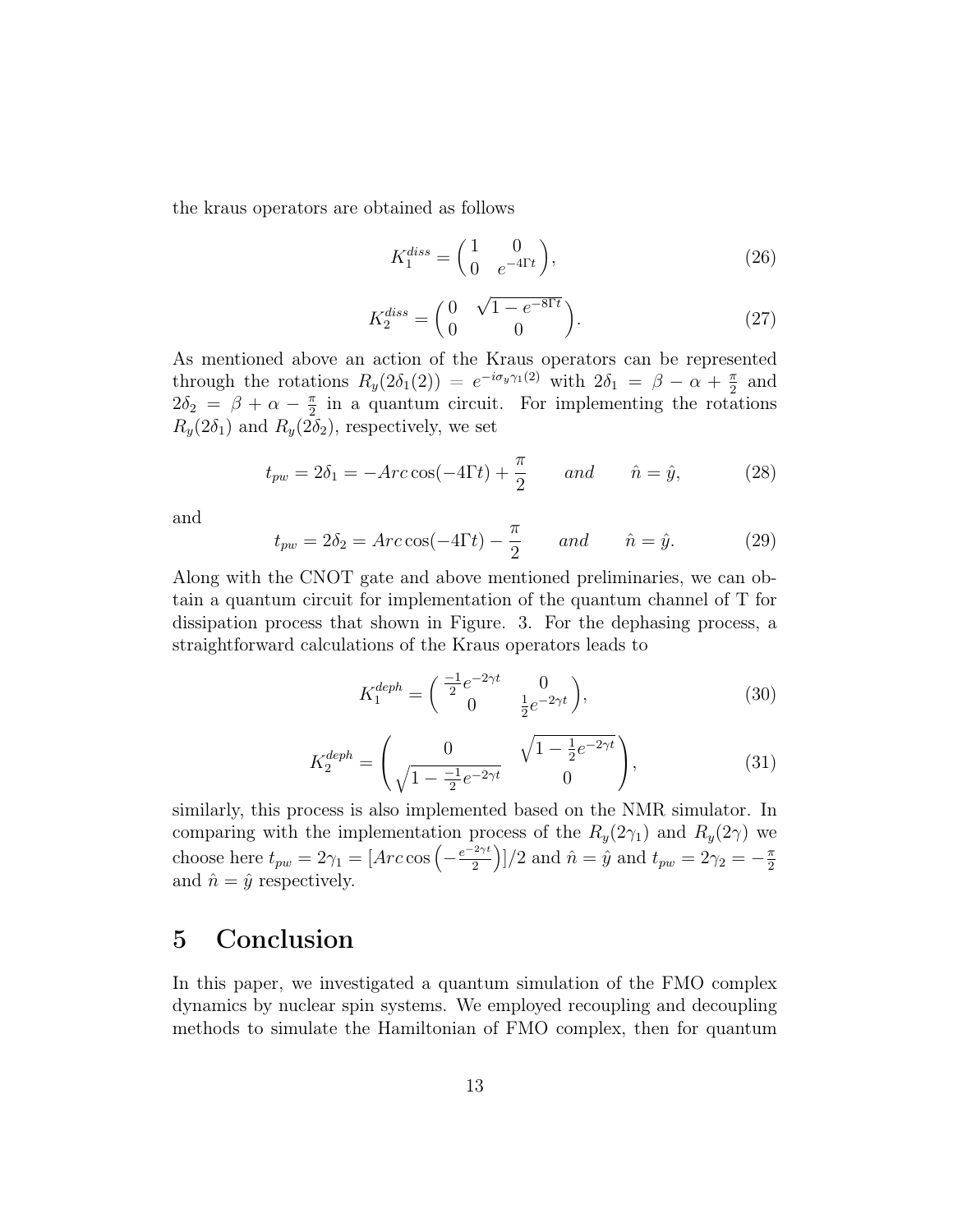$$
|q_{sys}\rangle - U(\delta) - R_z(\frac{\pi}{2})
$$
  
 $|q_{anc}\rangle - R_y(2\gamma_1) - H - R_z((\frac{\pi}{2}) - H - R_y(2\gamma_2) - A - H - R_y(2\gamma_1)$ 

Figure 3: The quantum circuit to implement the simulation of one qubit dynamics on the nuclear spin system. The unitary operators  $U(\delta)$  and  $U(\phi)$ serve diagonalize the channel and  $|q_{sys}\rangle$ ,  $|q_{anc}\rangle$  denote the state of system and ancilla qubit respectively.

simulation of the non-unitary part dynamics of FMO complex with the singlequbit channel's a quantum circuit had obtained. Finally, the obtained circuit implements an NMR quantum computation based on Forest's software platform (pyQuil). The output of the pyQuil code is compatible with direct calculation, too. Also, dynamical simulation of the FMO complex optimized with currently available technology. However, we will study the non-Markovian dynamics of the FMO complex base on NMR quantum computation in the future.

### Appendix I

As mentioned above pyQuil is an open-source Python library developed by Rigetti for constructing, analyzing, and running quantum programs. It is built on top of Quil, an open quantum instruction language (or simply quantum language), designed specifically for near-term quantum computers and based on a shared classical/quantum memory model [\[43\]](#page-19-3). By using this instruction we implement the  $Eq.(10)$  $Eq.(10)$  on pyQuil by below code:

```
from pyquil.quil import
from pyquil.api import WavefunctionSimulator
for i in list1:
p+=H(i),CPHASE(np.pi,i+1,i),RX(0.25,i),CPHASE(np.pi,i+1,i),H(i),RZ(0.25,i)
for i in list1:
if i>0:
p+=X(i)p+=X(2),X(4),X(6)for i in list1:
p+=H(i), CPHASE(np.pi,i+1,i), RX(0.25,i), CP HASE(np.pi,i+1,i),H(i),RZ(0.25,i)
```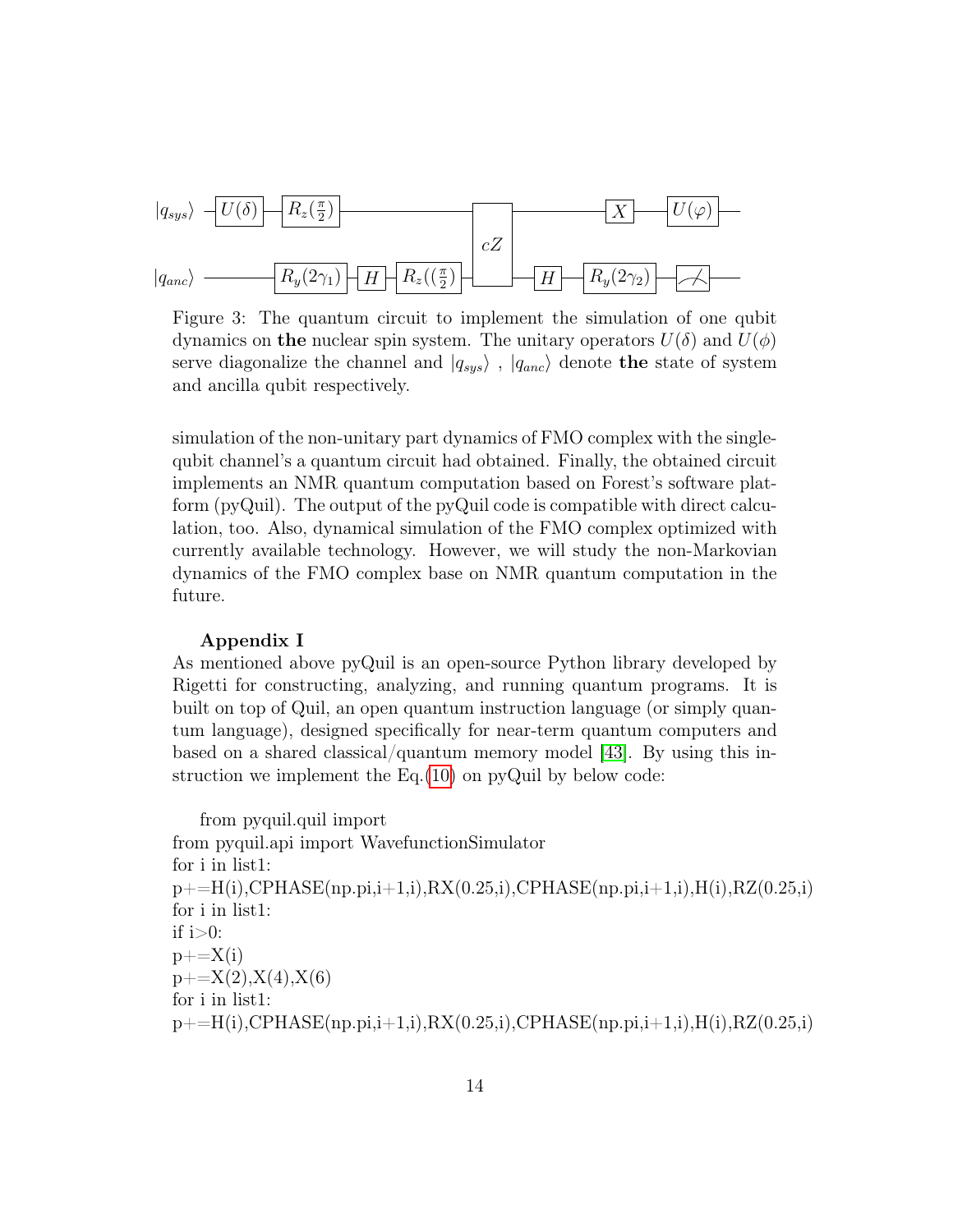for i in list1: if  $i>0$ :  $p+=X(i)$ for i in list1:  $p+=H(i)$ ,CPHASE(np.pi,i+1,i),RX(0.25,i),CPHASE(np.pi,i+1,i),H(i),RZ(0.25,i)  $p+=X(2),X(4),X(6)$  # # # #

Similarly, the code to implement of Ee.[\(16\)](#page-8-0) can be written straightforward.

### Appendix II

To solve the master equation which  $\mathcal L$  is the generator of a semigroup of a quantum channel at first, we must find left and right eigen-operators  $L_k$  and  $R_k$  which satisfying the following condition:

$$
L_k \mathcal{L} = \lambda_{(k,j)} L_k,\tag{32}
$$

$$
R_k \mathcal{L} = \lambda_{(k,j)} R_k,\tag{33}
$$

By using the left action of superopertor that defined as  $Tr[(\ell(\rho))O] = Tr[(O\ell)\rho]$ for arbitrary Hermitian operator O and any density matrix can find that  $Tr[L_kR_m] = \delta_{km}$  and  $\lambda_{(L,k)} = \lambda_{(R,k)}$  where Tr refers to the usual trace, so that initial state writing in damping base method such [\[46,](#page-19-6) [47\]](#page-19-7)

$$
\rho(0) = \sum_{k} \text{Tr}[L_k \rho(0)] R_k,\tag{34}
$$

and

<span id="page-14-0"></span>
$$
\rho(t) = e^{\mathcal{L}t}[\rho(0)] = \sum_{k} Tr[L_k \rho(0)] \Lambda_k R_k,
$$
\n(35)

where  $\Lambda_k = e^{\lambda_k t}$ . So for solving equation (23) we utilize these set  $\{I, \sigma_z, \sigma^+$ and  $\sigma^{-}$ } as right eigen-operators, we obtain:

$$
\mathcal{L}_R(I) = -8\Gamma \sigma_z,\tag{36}
$$

$$
\mathcal{L}_R(\sigma_z) = -8\Gamma\sigma_z,\tag{37}
$$

$$
\mathcal{L}_R(\sigma^+) = -4\Gamma\sigma^+, \tag{38}
$$

$$
\mathcal{L}_R(\sigma^-) = -4\Gamma\sigma^-, \tag{39}
$$

For left eigen-operators action we consider an appropriate set of operators {  $(I - \sigma_z), \sigma_z, \sigma^+ \text{ and } \sigma^-$ 

$$
\mathcal{L}_L(I - \sigma_z) = 0,\t\t(40)
$$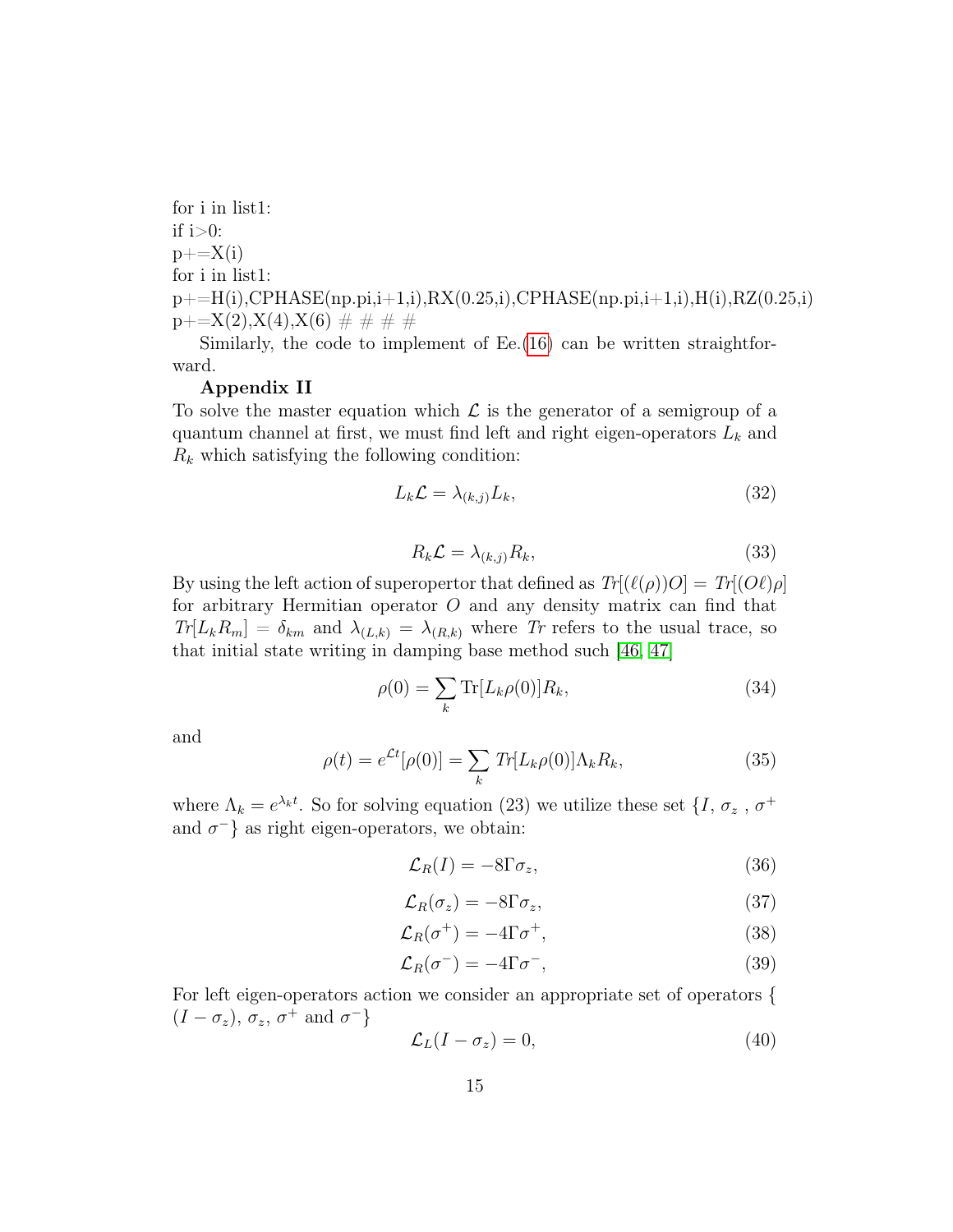$$
\mathcal{L}_L(\sigma_z) = -8\Gamma\sigma_z,\tag{41}
$$

$$
\mathcal{L}_L(\sigma^+) = -4\Gamma\sigma^+, \tag{42}
$$

$$
\mathcal{L}_L(\sigma^-) = -4\Gamma\sigma^-, \tag{43}
$$

so  $Tr[L_1\rho(0)] = 1/2(1 - r_z)$ ,  $Tr[L_2\rho(0)] = 1/2r_z$ ,  $Tr[L_3\rho(0)] = 1/4(r_x + ir_y)$ and  $Tr[L_4\rho(0)] = 1/4(r_x - ir_y)$  Using Eq.[\(35\)](#page-14-0) we can easily obtain Eq.[\(25\)](#page-11-0).

# References

- <span id="page-15-0"></span>[1] H.-P. Breuer, F. Petruccione, et al., The theory of open quantum systems. Oxford University Press on Demand, 2002.
- <span id="page-15-1"></span>[2] R. P. Feynman, "Simulating physics with computers," Int. J. Theor. Phys., vol. 21, no. 6-7, pp. 467–488, 1982.
- <span id="page-15-2"></span>[3] J. J. G.-R. F. D. D. Ballester, G. Romero and E. Solano, "Quantum simulation of the ultrastrong-coupling dynamics in circuit quantum electrodynamics," Phys. Rev. X, vol. 2, no. 5298, p. 021007, 2012.
- <span id="page-15-3"></span>[4] S. Lloyd, "Universal quantum simulators," science, vol. 273, p. 1073, 1996.
- <span id="page-15-4"></span>[5] M. Hillery, M. Ziman, and V. Bužek, "Implementation of quantum maps by programmable quantum processors," Phys. Rev. A, vol. 66, no. 4, p. 042302, 2002.
- <span id="page-15-5"></span>[6] D. Bacon, A. M. Childs, I. L. Chuang, J. Kempe, D. W. Leung, and X. Zhou, "Universal simulation of markovian quantum dynamics," Phys. Rev. A, vol. 64, no. 6, p. 062302, 2001.
- <span id="page-15-6"></span>[7] M. Ziman, P. Štelmachovič, and V. Bužek, "Description of quantum dynamics of open systems based on collision-like models," J. Open Syst. Inform. Dynam, vol. 12, no. 1, pp. 81–91, 2005.
- <span id="page-15-7"></span>[8] M. Koniorczyk, V. Buzek, P. Adam, and A. Laszlo, "Simulation of markovian quantum dynamics on quantum logic networks," arXiv preprint quant-ph/0205008, 2002.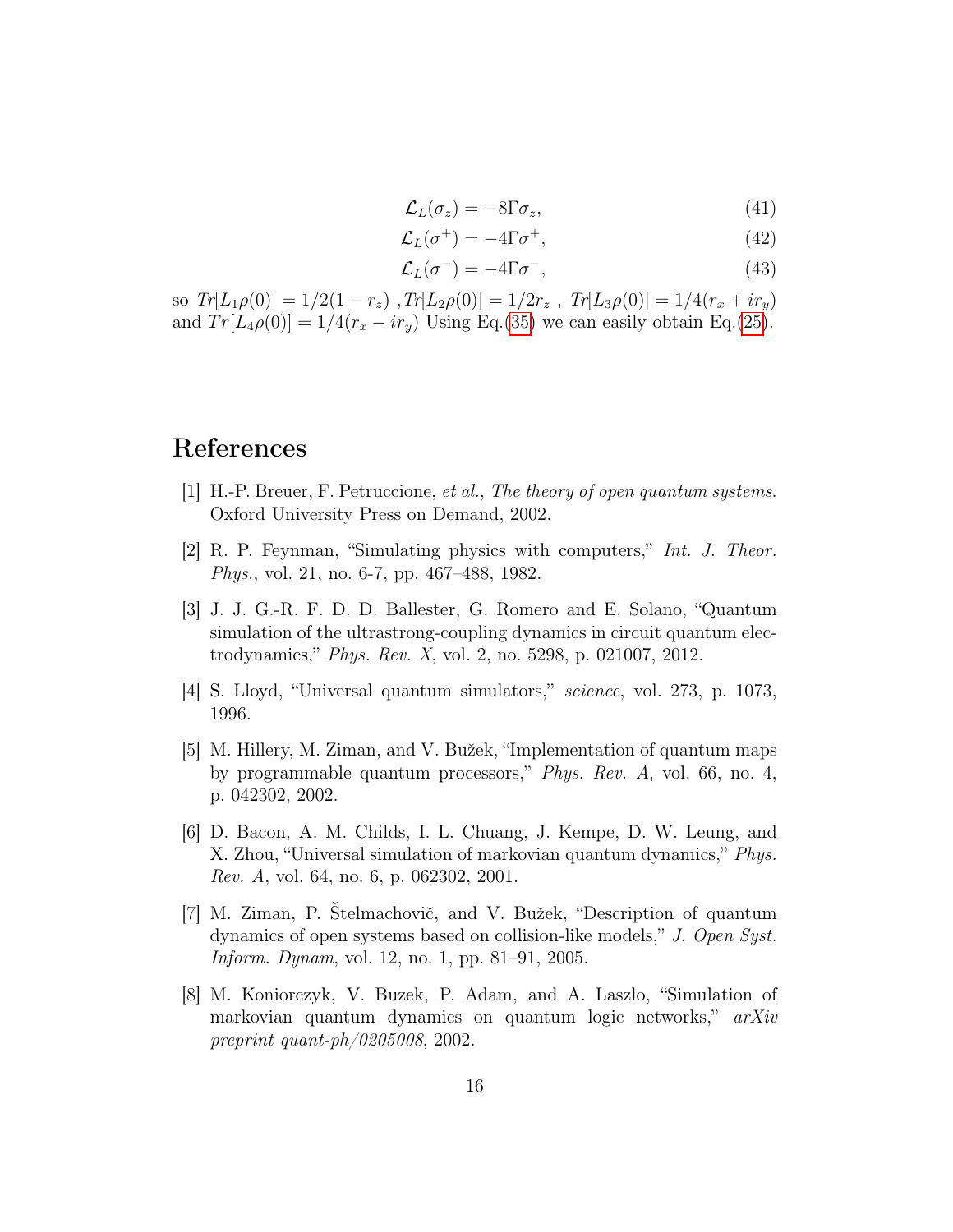- <span id="page-16-0"></span>[9] M. Koniorczyk, V. Bužek, and P. Adam, "Simulation of generators of markovian dynamics on programmable quantum processors," J. Eur. Phys. D, vol. 37, no. 2, pp. 275–281, 2006.
- <span id="page-16-1"></span>[10] D.-S. Wang, D. W. Berry, M. C. de Oliveira, and B. C. Sanders, "Solovaykitaev decomposition strategy for single-qubit channels," Phys. Rev. Lett, vol. 111, no. 13, p. 130504, 2013.
- <span id="page-16-2"></span>[11] D. Porras and J. I. Cirac, "Effective quantum spin systems with trapped ions," Phys. Rev. Lett., vol. 92, no. 20, p. 207901, 2004.
- <span id="page-16-3"></span>[12] K. Kim, M.-S. Chang, S. Korenblit, R. Islam, E. E. Edwards, J. K. Freericks, G.-D. Lin, L.-M. Duan, and C. Monroe, "Quantum simulation of frustrated ising spins with trapped ions," Nature, vol. 465, no. 7298, p. 590, 2010.
- <span id="page-16-4"></span>[13] D. Jaksch and P. Zoller, "The cold atom hubbard toolbox," Annals of physics, vol. 315, no. 1, pp. 52–79, 2005.
- <span id="page-16-5"></span>[14] J. You and F. Nori, "Atomic physics and quantum optics using superconducting circuits," Nature, vol. 474, no. 7353, p. 589, 2011.
- <span id="page-16-6"></span>[15] J. Clarke and F. K. Wilhelm, "Superconducting quantum bits," Nature, vol. 453, no. 7198, p. 1031, 2008.
- <span id="page-16-7"></span>[16] J. Cho, D. G. Angelakis, and S. Bose, "Fractional quantum hall state in coupled cavities," Phys. Rev. Lett., vol. 101, no. 24, p. 246809, 2008.
- <span id="page-16-8"></span>[17] E. Manousakis, "A quantum-dot array as model for copper-oxide superconductors: A dedicated quantum simulator for the many-fermion problem," J. Low Temp. Phys., vol. 126, no. 5-6, pp. 1501–1513, 2002.
- <span id="page-16-9"></span>[18] A. F. Fahmy and T. F. Havel, "Nuclear magnetic resonance spectroscopy: An experimentally accessible paradigm for quantum computing," Quantum Computation and Quantum Information Theory: Reprint Volume with Introductory Notes for ISI TMR Network School, 12-23 July 1999, Villa Gualino, Torino, Italy, p. 471, 2000.
- <span id="page-16-10"></span>[19] N. A. Gershenfeld and I. L. Chuang, "Bulk spin-resonance quantum computation," science, vol. 275, no. 5298, pp. 350–356, 1997.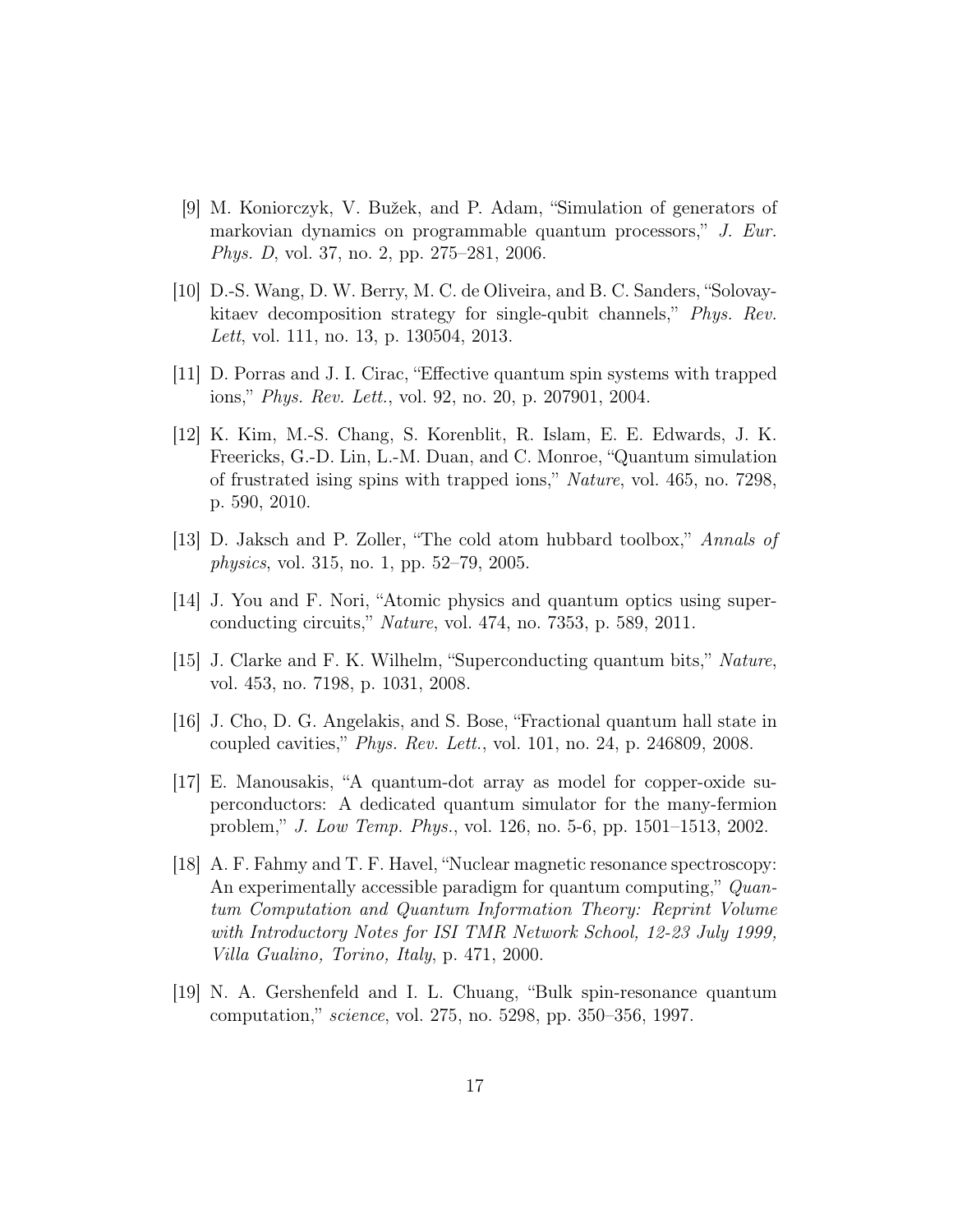- <span id="page-17-0"></span>[20] D. G. Cory, A. F. Fahmy, and T. F. Havel, "Ensemble quantum computing by nmr spectroscopy," Proc. Nat. Acad. Sci., vol. 94, no. 5, pp. 1634– 1639, 1997.
- <span id="page-17-1"></span>[21] Z. Li, M.-H. Yung, H. Chen, D. Lu, J. D. Whitfield, X. Peng, A. Aspuru-Guzik, and J. Du, "Solving quantum ground-state problems with nuclear magnetic resonance," Scientific reports, vol. 1, p. 88, 2011.
- <span id="page-17-2"></span>[22] J. Zhang, M.-H. Yung, R. Laflamme, A. Aspuru-Guzik, and J. Baugh, "Digital quantum simulation of the statistical mechanics of a frustrated magnet," Nature Communications, vol. 3, p. 880, 2012.
- <span id="page-17-3"></span>[23] N. Lambert, Y.-N. Chen, Y.-C. Cheng, C.-M. Li, G.-Y. Chen, and F. Nori, "Quantum biology," Nature Physics, vol. 9, no. 1, p. 10, 2013.
- <span id="page-17-4"></span>[24] A. Chin, S. Huelga, and M. Plenio, "Coherence and decoherence in biological systems: principles of noise-assisted transport and the origin of long-lived coherences," Phil. Trans. R. Soc. A, vol. 370, no. 1972, pp. 3638–3657, 2012.
- <span id="page-17-5"></span>[25] O. Sinanoğlu, Modern Quantum Chemistry: Action of light and organic crystals. Academic Press, 1965.
- <span id="page-17-6"></span>[26] M. Grover and R. Silbey, "Exciton migration in molecular crystals," J. Chem. Phys, vol. 54, no. 11, pp. 4843–4851, 1971.
- <span id="page-17-7"></span>[27] M. Yang and G. R. Fleming, "Influence of phonons on exciton transfer dynamics: comparison of the redfield, förster, and modified redfield equations," J. Chem. Phys., vol. 282, no. 1, pp. 163–180, 2002.
- <span id="page-17-8"></span>[28] V. I. Novoderezhkin, M. A. Palacios, H. Van Amerongen, and R. Van Grondelle, "Energy-transfer dynamics in the lhcii complex of higher plants: modified redfield approach," J. Phys. Chem. B, vol. 108, no. 29, pp. 10363–10375, 2004.
- <span id="page-17-9"></span>[29] S. Jang, M. D. Newton, and R. J. Silbey, "Multichromophoric förster resonance energy transfer," Phys. Rev. Lett., vol. 92, no. 21, p. 218301, 2004.
- <span id="page-17-10"></span>[30] V. V. Poddubnyy, I. O. Glebov, and V. V. Eremin, "Non-markov dissipative dynamics of electron transfer in a photosynthetic reaction center," Theoretical and Mathematical Physics, vol. 178, no. 2, pp. 257–264, 2014.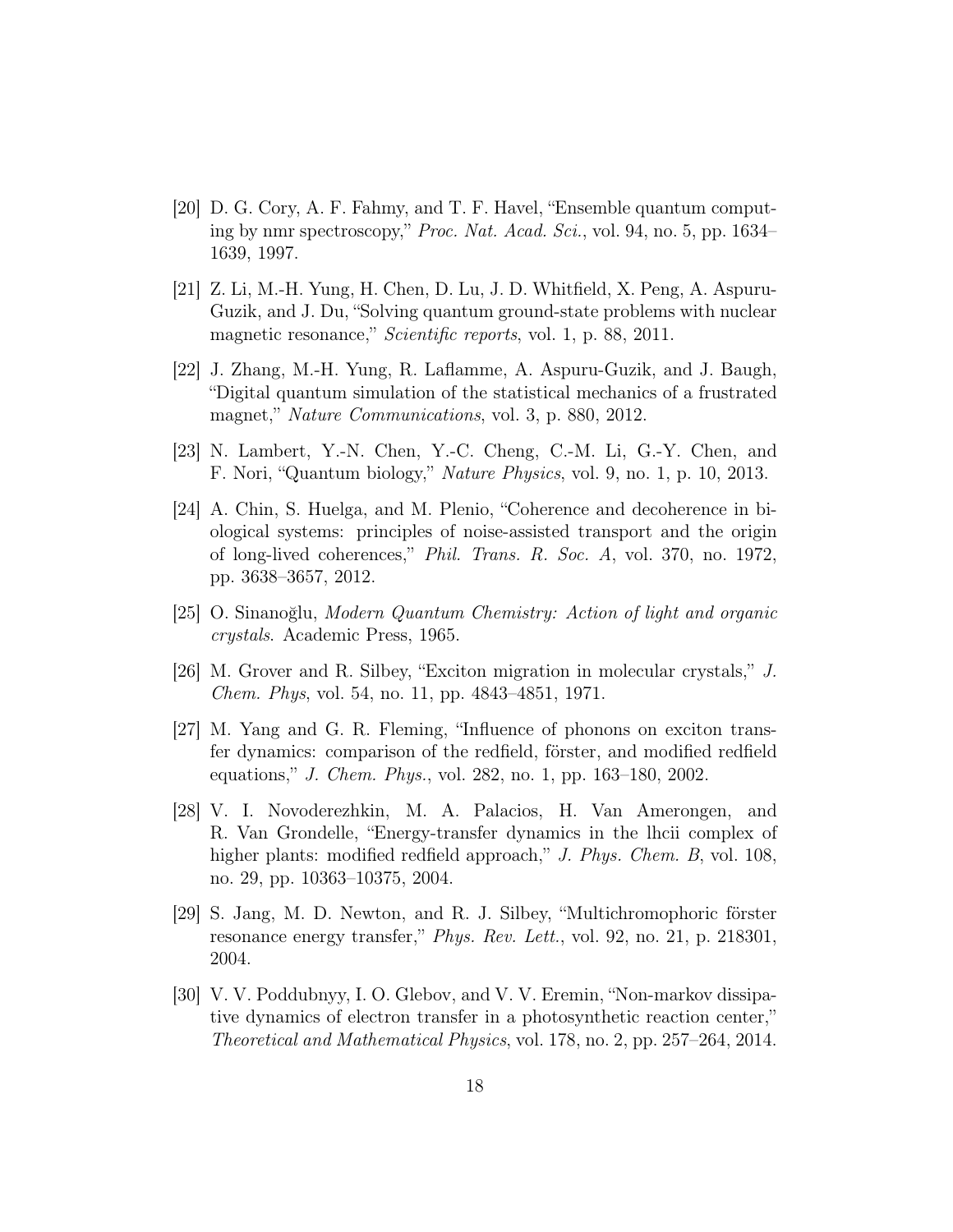- <span id="page-18-0"></span>[31] F. Caruso, A. W. Chin, A. Datta, S. F. Huelga, and M. B. Plenio, "Entanglement and entangling power of the dynamics in light-harvesting complexes," Phys. Rev. A, vol. 81, no. 6, p. 062346, 2010.
- <span id="page-18-1"></span>[32] X. Wang, G. Ritschel, S. Wüster, and A. Eisfeld, "Open quantum system parameters for light harvesting complexes from molecular dynamics," J. Physical Chemistry Chemical Physics (PCCP), vol. 17, no. 38, pp. 25629–25641, 2015.
- <span id="page-18-2"></span>[33] F. Caruso, A. W. Chin, A. Datta, S. F. Huelga, and M. B. Plenio, "Highly efficient energy excitation transfer in light-harvesting complexes: The fundamental role of noise-assisted transport," J. Chem. Phys., vol. 131, no. 10, p. 09B612, 2009.
- <span id="page-18-3"></span>[34] A. W. Chin, A. Datta, F. Caruso, S. F. Huelga, and M. B. Plenio, "Noiseassisted energy transfer in quantum networks and light-harvesting complexes," New Journal of Physics, vol. 12, no. 6, p. 065002, 2010.
- <span id="page-18-4"></span>[35] J. Moix, J. Wu, P. Huo, D. Coker, and J. Cao, "Efficient energy transfer in light-harvesting systems, iii: The influence of the eighth bacteriochlorophyll on the dynamics and efficiency in fmo," The Journal of Physical Chemistry Letters, vol. 2, no. 24, pp. 3045–3052, 2011.
- <span id="page-18-5"></span>[36] M. Mahdian, M. Arjmandi, and F. Marahem, "Chain mapping approach of hamiltonian for fmo complex using associated, generalized and exceptional jacobi polynomials," International Journal of Modern Physics B, vol. 30, no. 18, p. 1650107, 2016.
- <span id="page-18-6"></span>[37] S.-H. Yeh and S. Kais, "Simulated two-dimensional electronic spectroscopy of the eight-bacteriochlorophyll fmo complex," J. Phys. Chem., vol. 141, no. 23, p. 12B645 1, 2014.
- <span id="page-18-7"></span>[38] S. Mostame, J. Huh, C. Kreisbeck, A. J. Kerman, T. Fujita, A. Eisfeld, and A. Aspuru-Guzik, "Emulation of complex open quantum systems using superconducting qubits," J. Quantum Inf. Process., vol. 16, no. 2, p. 44, 2017.
- <span id="page-18-8"></span>[39] A. Chin, J. Prior, R. Rosenbach, F. Caycedo-Soler, S. Huelga, and M. Plenio, "The role of non-equilibrium vibrational structures in electronic coherence and recoherence in pigment–protein complexes," Nature Physics, vol. 9, no. 2, p. 113, 2013.